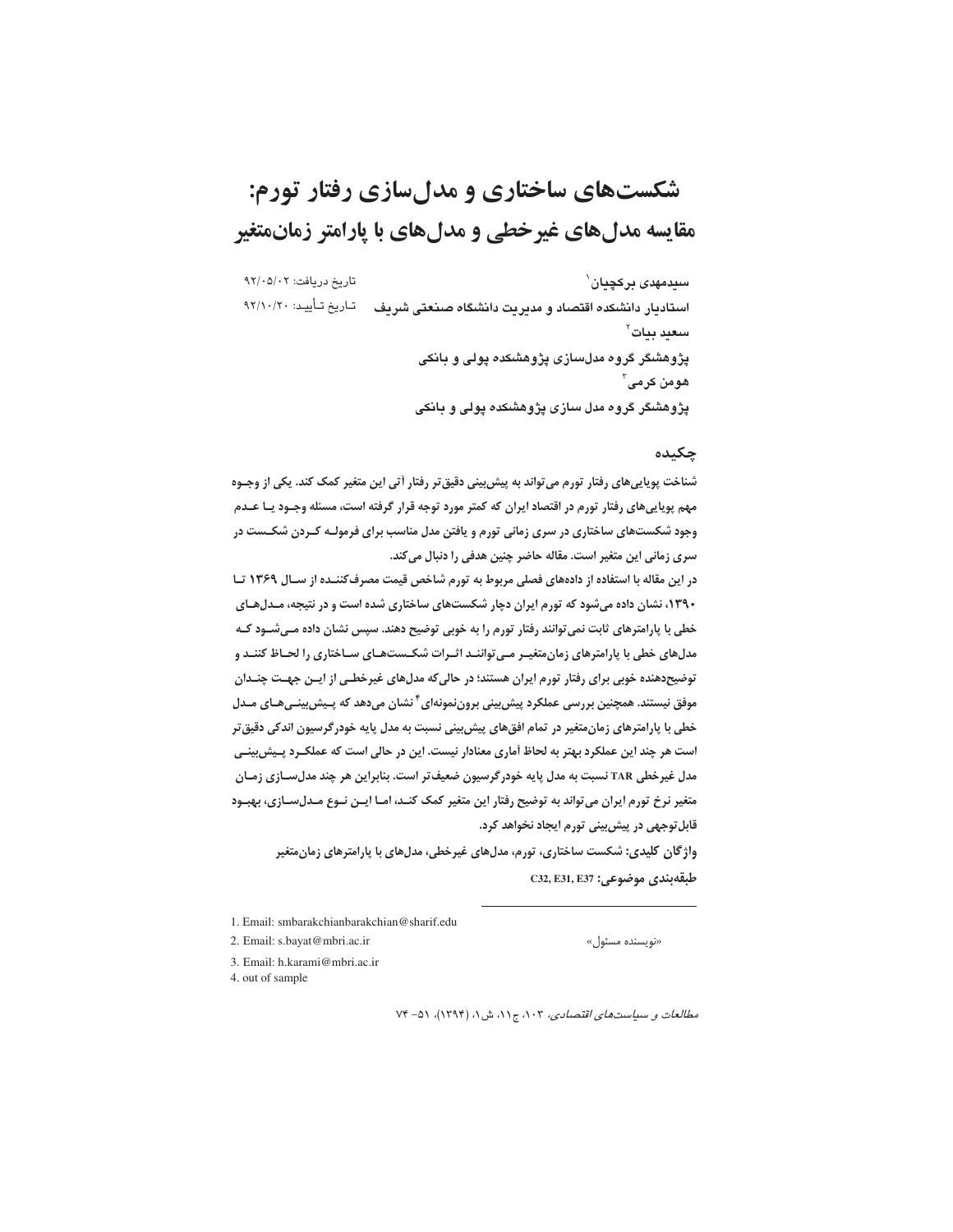مقدمه

شناخت پویایی،ای رفتار تورم می تواند به پیش پینی دقیق تر رفتار آتی این متغیر کمک کند. یکی از وجوه مهم یوپایی های رفتار تورم در اقتصاد ایران که کمتر مورد توجه قرار گرفته است مسئله وجود یا عدم وجود شکستهای ساختاری در سری زمانی تورم و یافتن مدل مناسب برای توضیح اثرات شکست در سری زمانی این متغیر است. در واقع به دلیل تغییرات پی در پی در حوزه سیاست و اقتصاد در برخی از کشورها، شکستهای گاه به گاه <sup>۱</sup> و تغییرات رژیم در سری زمانی متغیرهای اقتصادی (نظیر تورم) به وقوع می پیوندد. این تغییرات ممکن است با تحول در سیاست پولی و یا به طور سادهتر تغییر در نگرش سیاستگذار به وضعیت اقتصاد (تغییر در پارامترهای تابع سیاستی) و نحوه واکنش آحاد اقتصادی به سیاستها همراه باشد. همین امر سبب می شود مدل سازی متغیرهای کلان اقتصادی با مدل های خطی و پارامترهای ثابت رفتار متغیرها را به خوبی توضیح ندهد. همچنین شکست ساختاری یکی از مشکلات مهم در هنگام پیش بینی متغیرهای اقتصادی است چون وقوع شکست ساختاری به خصوص در دوره پیش بینی، پیش بینی ها را با خطا مواجه می سازد .(Clements & Hendry, 1999); (Webb, 1995); (Hyung & Franses, 2006); (Bos et al, 1999)

باید توجه داشت که اگر شکست یا تغییر رژیـم در رفتـار سـری زمـانی برخـی متغیرهـای اقتصادی اتفاق افتاده باشد، خطبی در نظـر گـرفتن مـدل و يـا ثابـت نگــه داشـتن پارامترهـای مدل اقتصادسنجی در دوره پیش بینی، فـرض معتبـری نیـست و بنـابراین عملکـرد پـیش بینـی برون نمونهاي مدل هاي پيش گفته احتمالاً مطلوب نخواهد بود (Amisano and Serati, 2007). در این راستا هـدف مقالـه حاضـر بررسـی شکـست سـاختاری در سـری زمـانی تـورم ایـران، معرفی مدل مناسب بـرای توضـیح رفتـار آن و بررسـی دقـت ایـن مـدل در پـیش!ینـی تـورم ایران است. فرضیه مقاله حاضر این است که تورم ایـران در برخـی مقـاطع زمـانی بـا شکـست ساختاری مواجه شده و مدل های خطی با پارامترهای ثابت قادر نیست رفتـار تـورم را بـه خـوبی توضیح دهد و لازم است از مدل های با پارامترهای زمان متغیر برای توضیح بهتـر رفتـار تـورم ایران استفاده نمود.

به منظور آزمون فرضیه مقاله، با استفاده از دادههــای فــصلی مربــوط بــه شــاخص قیمــت مصرف کننده، ابتدا آزمون شکست ساختاری را بر روی سری زمانی تورم ایران انجام می دهیم، تا دریابیم آیا شواهدی از شکست در سری زمـانی تـورم ایـران وجـود دارد یـا خیـر. سـپس رفتـار غیرخطی و زمان متغیر تـورم ایـران را بـا اسـتفاده از مـدلغیرخطـی TAR<sup>۲</sup>و همچنـین مـدل

- 1. occasional breaks
- 2. Threshold Auto Regressive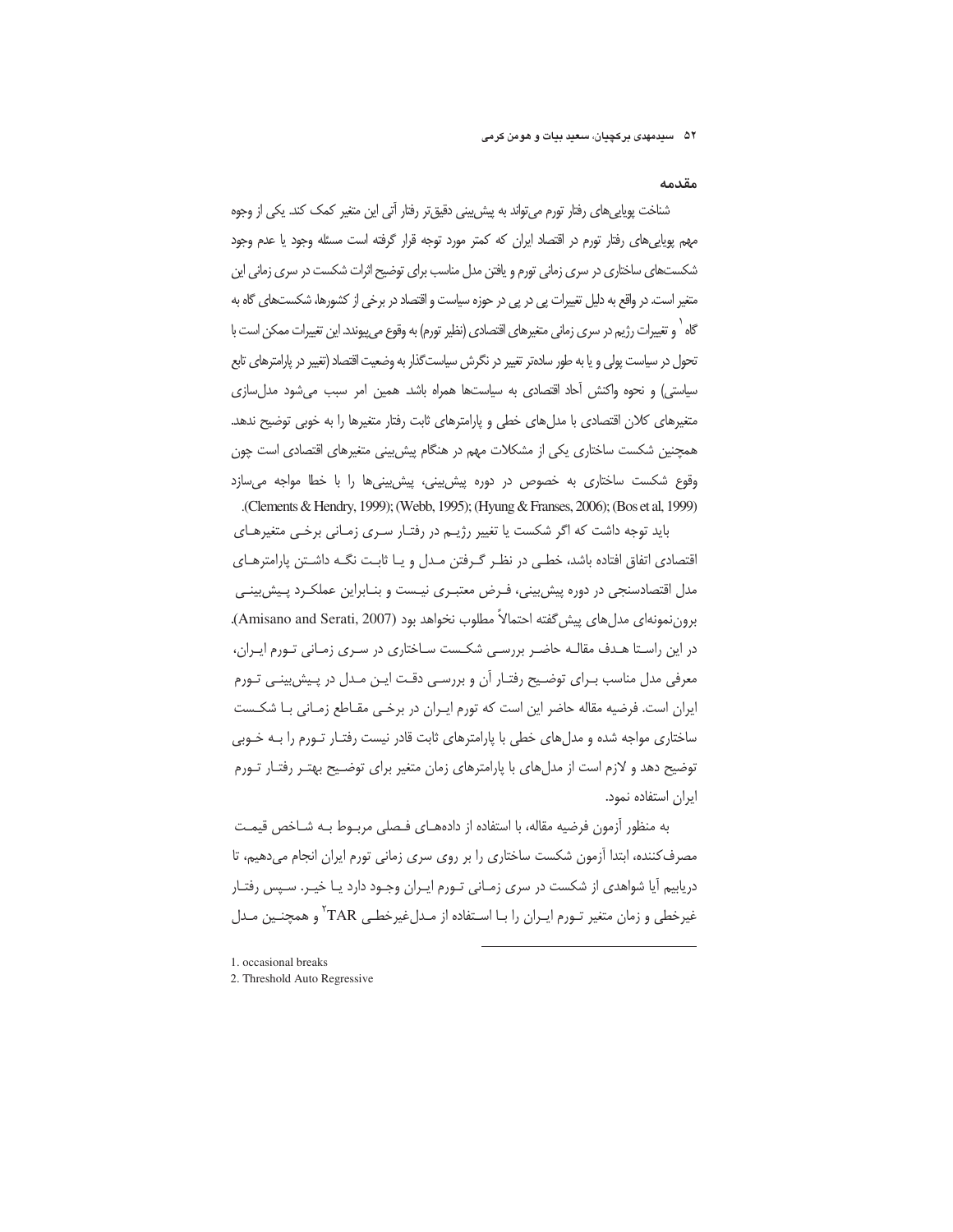## شکستهای ساختاری و مدلسازی رفتار تورم: مقایسه مدلهای غیرخطی و … °۵

خودرگرسیون با پارامتر زمان متغیر (TVPAR)`و مدل STAR`` مورد بررسی قـرار مــ ,دهــیم ٌ ؛ آنگاه دقت پیش بینی تورم ایران مبتنی بر مدل هـای غیرخطـی و زمـان متغیـر را بـا مـدل پایـه خودر گرسیون مقایسه می کنیم. نتایج به دست آمده نشان می دهد که رفتار تـورم در دوره زمـانی مورد بررسی با مدل TVPAR نسبت به دیگر مدلهای مورد بررسی در این مطالعه بهتر توضیح داده می شود. همچنین عملکرد مدل TVPAR در تمام افق های پیش بینی نسبت به مـدل پایـه خودرگرسیون اندکی بهتر است. اما دقت پیش بینی مدلهای TAR و STAR نـسبت بـه مـدل پايه خودرگرسيون ضعيفتر است.

ادامه مقاله به این شرح است که در بخش اول به مبانی نظری و پیشینه پژوهش پرداختـه می شود. در بخش دوم دادههای مورد استفاده توصیف می گردد. بخش سوم به آزمــون شکــست ساختاری سری تورم اختصاص دارد. در بخش چهـارم مـدل غیرخطـی TAR و مـدلهـای زمان متغير TVPAR و STAR تشريح مي گردند. بخش پـنجم و شـشم مقالـه بـه ترتيـب بـه مشخص کردن وقفه بهینه مدل خطی خودرگرسیون و آزمون خطی بودن در مقابل مـدل زمـان متغیر اختصاص دارد. در بخش هفتم به انتخاب تابع گذار پرداخته مے شـود و در بخـش هـشتم پارامترهای مدل STAR تخمین زده می شود. بخش نهم روش پیش بینی با مدل STAR را معرفی می کند. بخش دهم نیز به ارائه نتایج مختص می شود.

# ۱– میانی نظری و پیشینه پژوهش

برخی مطالعـات بـه صـورت نظـری، امکـان غیرخطـی بـودن تـورم را تبیـین کـردهانـد. به عنوان نمونـه، سـارجنت و والاس َّ (١٩٧٣) نـشان مـي دهنـد كـه بـا فـرض اينكـه كـسرى بودجه دولت با چاپ پول تأمین مالی شود فرآیند تـورم بـه صـورت غیرخطـی مـی توانـد دارای دو تعادل باشد. همچنین ایوانس و همکـاران <sup>۵</sup> (۱۹۹۶) بـا اسـتفاده از مـدل بـین نـسلی کـه در آن دولت نمی تواند کسری بودجه خود را بیـشتر از میـزان معینـی از تولیـد ناخـالص داخلـی بـا استفاده از مالیات تورمی تأمین مالی کند، اشاره می کنند که تـورم مـی توانـد حـداکثر دارای سـه وضعيت تعادلي باشد.

<sup>1.</sup> Time Varying Parameter Auto Regressive

<sup>2.</sup> Smooth Transition Auto Regressive

۳. استفاده از روش مارکوف سوئیچینگ به عنوان یکی دیگر از روش۱های غیرخطی میتواند موضوع مطالعات بعدی باشد.

<sup>4.</sup> Sargent and Wallace

<sup>5.</sup> Evans et al.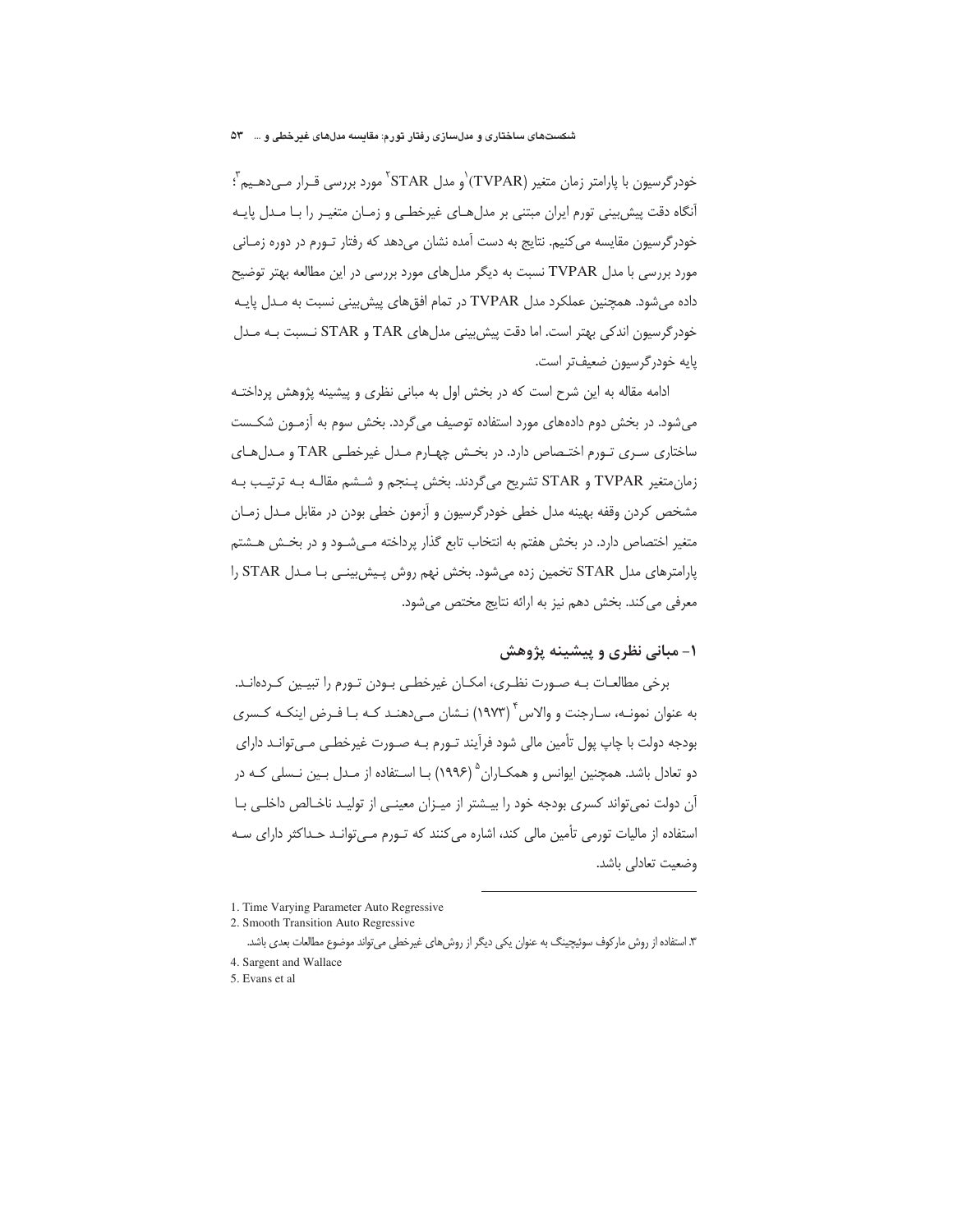#### ۵۴ سیدمهدی برکچیان، سعید بیات و هومن کرمی

در ادبیات پیش بینی، دو نگرش مختلف به مدلهای غیرخطی و مدلهای با پـارامتر زمـان متغیر قابل مـشاهده اسـت. نگـرش اول، کـه در مقالـه مارسـلینو` (۲۰۰۲) آمـده اسـت، مـدلی را غيرخطي تلقى مى كند كه تبديلي از متغيرها (نظير جذر متغير، حاصل ضرب چند متغير و غيره) را در خود جای داده باشد. به طور مثال مـدل شـبکه عـصبی یـک نـوع مـدل غیرخطـی تلقـی می گردد. این نگرش مدل های TVPAR و همچنـین مـدل STAR را مـدل بـا پـارامتر زمـان متغیر می داند. مارسلینو (۲۰۰۲) در مقاله خود در مورد مدل های با رفتار آستانهای (نظیـر TAR) نظری ابراز نکرده و با تقسیم بندی وی مشخص نیست کـه ایـن مـدل۱هـا در دسـتهٔ مـدل۱هـای غیرخطی قرار می گیرند یا مدل های با پارامتر زمان متغیر.

نگرش دوم، که در مقاله کاپتانیوس و تی;(والیس ٌ (۲۰۰۴) آمده است، مدلی را غیرخطی میداند که بین رژیمهای مختلف جابجا می شود. به طور مثال، مدل های بـا رفتـار آسـتانهای نظیـر (TAR) و مدلهای مارکوف – سوئیچینگ غیرخطی محـسوب مـیشـوند، امـا مـدلی ماننـد خودرگرسـیون بـا پارامترهای زمان متغیر و مدل STAR، جزء مدلهای با پارامتر زمان متغیر محسوب میشود. آ

مقاله حاضر نگرش دوم را مبنا قرار میدهد، چون این نگرش تفکیک شفافتری میان مدل های غیرخطی و مدل های با پارامتر زمان متغیر ارائه کرده است. بنابراین با این نگرش می توان گفت مـدل TAR، مدلی غیرخطی و مدلهای TVPAR و STAR، مدلهای با پـارامتر زمـان متغیـر محـسوب میشوند. کاپتانیوس و تیزاوالیس (۲۰۰۴) بیان می کنند که مدل هـای بـا پارامترهـای زمـان متغیـر و مدلهای غیرخطی به منظور کنترل و تخفیف اثرات شکست ساختاری طراحی شدهاند.

شکستهای ساختاری به صورت پیوسته و متوالی اتفاق نمی افتند، بلکه به صورت گـاه بـه گاه حادث می شوند. این جزء ویژگی ذاتی شکستهای ساختاری اسـت کـه کنتـرل آن هـا را در مدل با مشکل مواجه می کند. چون اندازه و شدت شکست و تأثیر آن بر پارامترهای مدل از قبل قابل پیش بینی نیست، بنابراین لازم است سازوکاری وجود داشته باشد که بعد از وقوع شکست، یارامترهای مدل همچنان پایدار باقی بماند. البته بایـد در نظـر داشـت کـه اگـر چـه مـدلهـای

<sup>1</sup> Marcelino

<sup>2.</sup> Kapetanios and Tzavalis

۳. به نظر می رسد نمی توان به سادگی در مورد غیرخطی بودن یا زمان متغیر بودن مـدل STAR اظهـارنظر قطعـی کرد. علت این است که این مدل از طرفی در هر زمان، دارای برداری از پارامترهای مربوط به آن زمان است و از این رو مدلی با پارامترهای زمان متغیر محسوب میشود و از سوی دیگر اگر بسط تیلور مرتبه سوم تابع گـذار آن نوشته شود آنگاه تبدیلهای متنوعی از متغیرهای مدل (نظیر حاصلضرب چند متغیر) وارد متغیرهـای توضـیحی مدل میگردد که مدل را به صورت غیرخطی نسبت به متغیرها درمی آورد.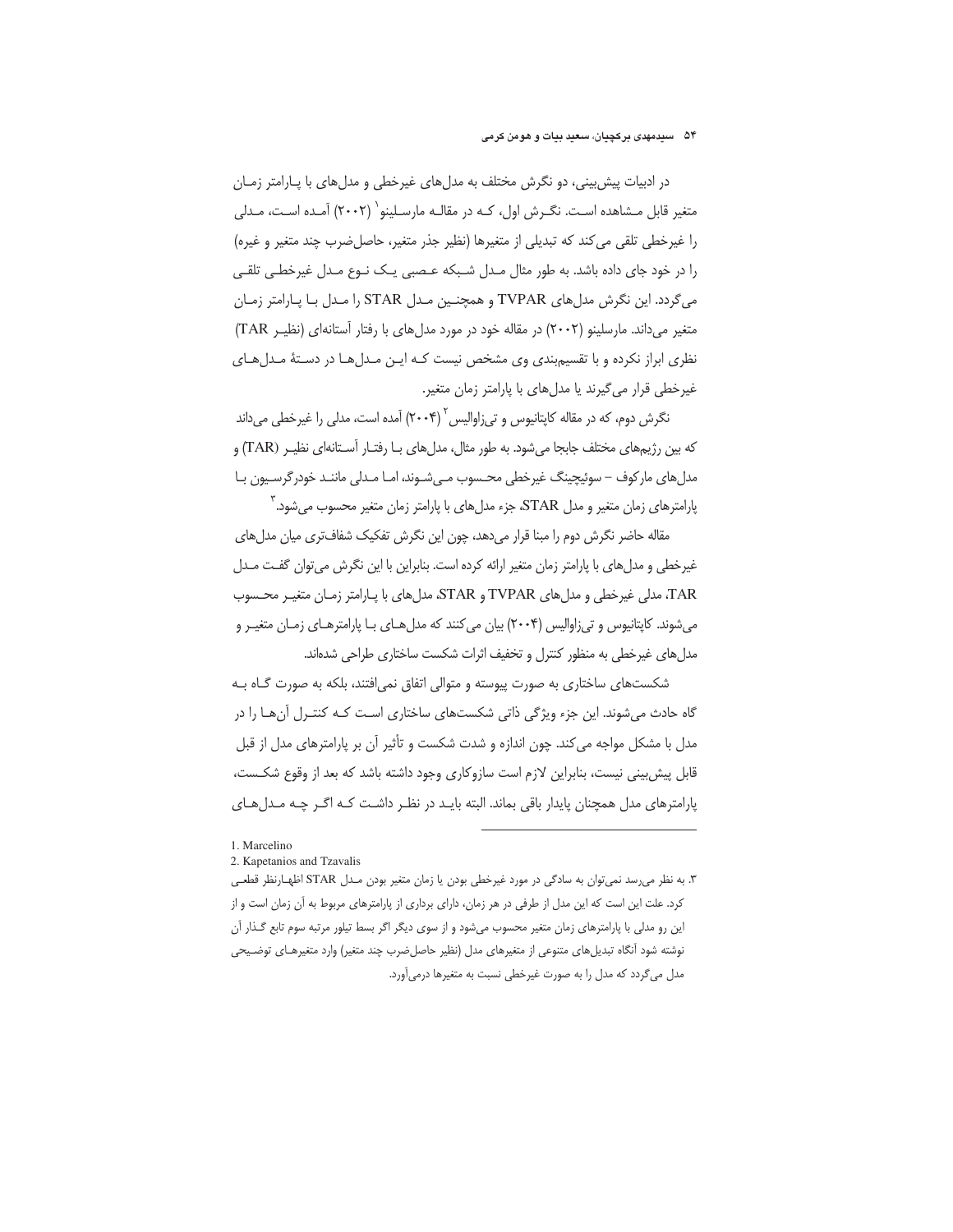غیرخطی و زمان متغیر برای مقابله با شکستهای ساختاری توسعه داده شدهاند، اما هیچیک از ایـن دو دسته مدل توانایی کامل در جهت کنترل تمامی اثرات شکست را ندارند. به همـین دلیـل مقالـه حاضر هم مدل غیرخطی TAR و هم مـدل هـای بـا پـارامتر زمـان متغیـر (TVPAR و STAR) را جهت مدلسازی سری زمانی تورم ایران به کار میگیرد تـا بـا مقایـسه ایـن دو دسـته مـدل مشخص شود کدام یک در کنترل اثرات شکست و تبیین رفتار تورم عملکرد بهتری دارند.

در مدل TAR، مدل AR بین دو یا چند رژیم متفاوت تغییر می کنـد کـه در هـر نقطـه از زمان مقدار آستانه، مدل AR مناسب را تعیین می کند. اگر چه تعیین کـردن مقـدار آسـتانه کـار نسبتاً دشواری است، اما در ادبیات مربوطه روش هایی برای تخمین آن بیان شده است (به عنوان نمونه، ر. ک: Tong, 1983). اما در مدل با پارامترهای زمان متغیر STAR، مقدار آستانه با یـک تابع گذار جایگزین می شود که با متغیر کردن پارامترها، مدل را در هر زمـان بـه آهـستگی بـین رژیمهای مختلف، تغییر میدهد. نتایج تحقیقات تجربی نشان میدهد که مـدلهـای غیرخطـی نظیر (TAR) هنگامی عملکرد خوبی خواهند داشت کـه تغییـرات رژیــم بـه صـورت گســسته و نامتوالی ` اتفاق بیافتد. همچنین پاگان ` (۲۰۰۳) بیان میکند که این مدلها ممکـن اسـت بـرای افق های پیش بینی بلندمدت مناسب باشند، اما حتی اگر شواهد کـافی مبنـی بـر مناسـب بـودن مدلسازی غیرخطی فرآیند وجود داشته باشد، باز هـم بـه طـور صـریح نمـیٍتـوان گفـت مـدل غیرخطی برای پیش بینی از دقت بالاتری برخوردار است (kapetanios et al, 2007). همچنین بکارگیری مدل های با پارامتر زمان متغیر نیز معمولاً مواقعی مناسب است که تغییرات و شوکها به آهستگی و با شیب اندک حادث می شوند.

علاوه بر مدلهای غیرخطی و مدلهای با پارامتر زمان متغیر، در مطالعات تجربی دو روش دیگر نیز برای مدلِسازی بهتر رفتار متغیرهای اقتـصادی در صـورت وقـوع شکـست سـاختاری ِیشنهاد شده است. به عنوان مثال، وب ٌ (۱۹۹۵) با استفاده از متغیر مجازی <sup>۲</sup> جهـت کنتـرل اثـر شکست توانست پیش بینی های دقیق تری نسبت به مدل پایه برای تورم آمریکا ارائه کند. استفاده از متغیر مجازی در دوره پیش بینی برای کنترل اثر شکست به سادگی امکان پذیر است، اما لازمه کنترل اثر شکست در دوره پیش بینی آگاهی از نقاط شکست در آینده است کـه در عمـل کمتـر می توان به آن دست یافت. روش دیگری که ممکن است در مقابل برخی شکستهای ساختاری

- 1. discrete, infrequent shifts
- 2. Pagan
- 3. Webb
- 4. Dummy Variable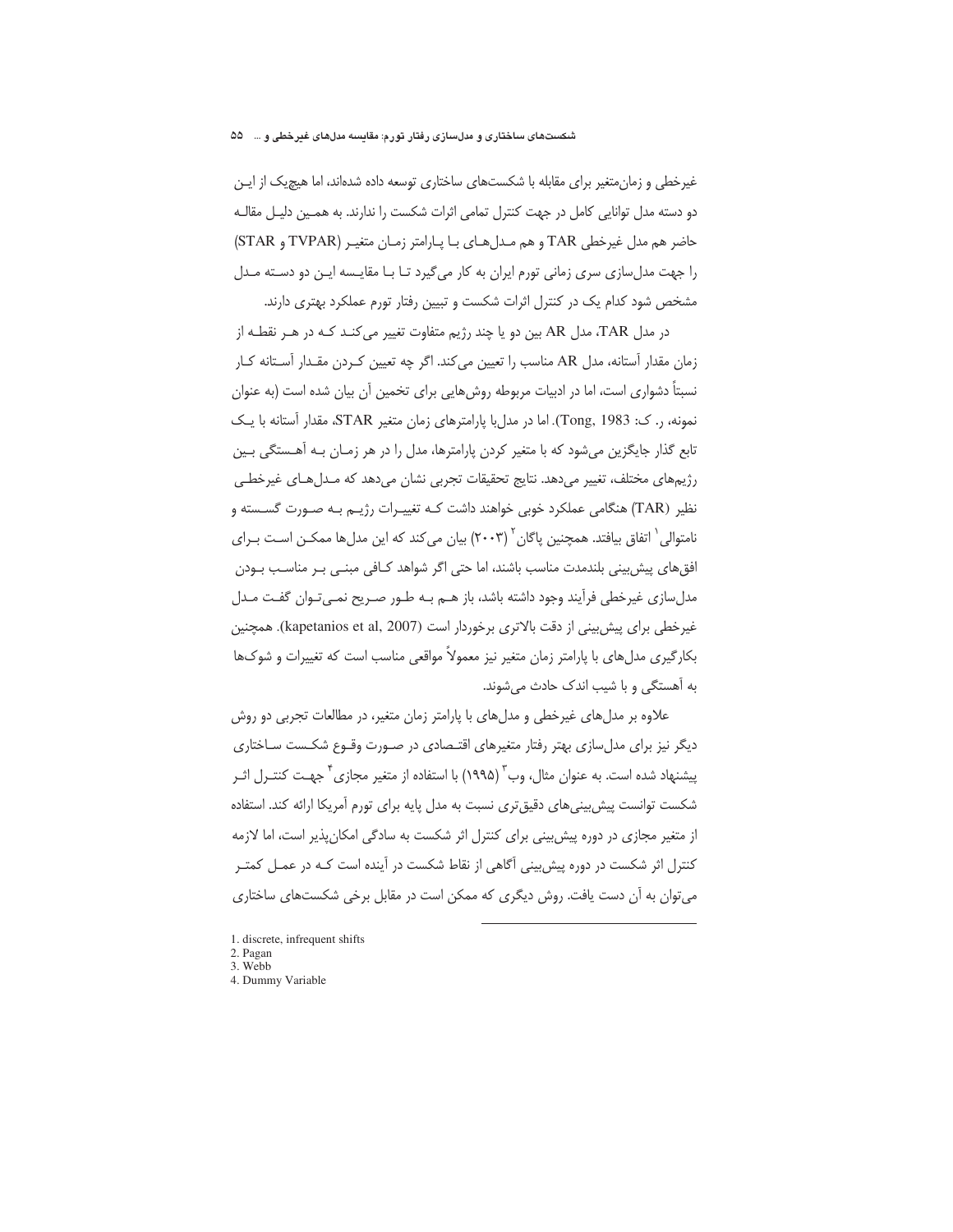## ۵۶ سیدمهدی برکچیان، سعید بیات و هومن کرمی

استوار باشد و دقت پیش بینی را افزایش دهد، استفاده از متدلوژی تفاضل مرتبه اول یا دوم است؛ چون شکست در پارامترهـای عـرض از مبـدأ و رونـد بیـشترین عـوارض منفـی را بـرای دقـت پیش بینی در پی دارد و متدولوژی تفاضل گیری بـه حـذف عـرض از مبـدأ و رونـدی کـه دچـار شکست شدهاند منجر میشـود (Clements and Hendry, 1999). برکچیـان، کرمـی و بیـات (۱۳۹۱) روش مذکور را برای پیش بینی تورم ایران به کار گرفتند و نـشان دادنـد کـه ایـن روش کمکی به بهبود دقت پیش بینی تورم ایران نمی کند.

با توجه به عدم آگاهی از نقاط شکست ساختاری تورم ایران و همچنـین عملکـرد ضـعیف متدلوژی تفاضل گیری در پیش بینی تورم ایران، بررسی دقت مدل های غیرخطی و مدل های با یارامتر زمان متغیر برای کنترل اثرات شکست تورم ایران اهمیت دو چندان پیدا می کند.

قابل انتظار است کـه مقايـسه دروننمونـهاى نيکـويى بـرازش مـدلهـاى غيرخطـى و مدل های با پارامتر زمـان متغیـر در مقابـل مـدل هـای خطـی مـی توانـد بـه دلیـل پارامترهـای گسترده مدلهای غیرخطی و مدلهای با پارامتر زمان متغیر به نفـع ایـن مـدلهـا اریـب باشـد .(Marcelino, 2002)

اما در خصوص مقایسه عملکرد مدلها به هنگام پیش بینی بروننمونهای نمی تـوان قـضاوت پیشینی داشت. علاوه بر این، از آنجا که هدف اصلی این مقاله ارزیابی دقت پیش بینی مدل هاسـت، عملکرد مدل ها را با پیش بینی های برون نمونـهای و بـر اسـاس معیـار RMSFE<sup>'</sup> نـسبی ارزیـابی می کنیم. در این مطالعه مدل خطی خودرگرسیون را که مدلی خطی است به عنـوان مـدل پایـه در نظر م*ي گ*يريم.

تـاکنون چنـد پـژوهش در زمينـه مـدلسـازي و پـيش بينـي تـورم ايـران بـه روشهـاي غیرخطی نسبت به متغیرها و مدلهای با پارامترهای زمان متغیر صورت گرفته است. بـرای نمونـه می توان به پژوهش سری زمانی و شبکه عصبی، شبکه عصبی المـان و خودرگرسـيون بـرداری بـا پارامترهای زمان متغیر اشـاره کـرد (مـشیری، ۱۳۸۰: ۵۸)؛ (بهبـودی، شـیبانی و کماسـی، ۱۳۹۱)؛ (Heidari & Parvin, 2008: 36). وجه تمايز پژوهش حاضر با مطالعات گذشته در ايـن اسـت که ابتدا رفتار غیرخطی و زمان متغیر تورم ایران را تبیین می کند و سپس عملکرد مدل غیرخطی و مدلهای با پارامترهای زمان متغیر را در پیش بینی تورم ایران به صورت برون نمونـهای مـورد ارزیابی قرار میدهد.

1. Root Mean Square Forecast Error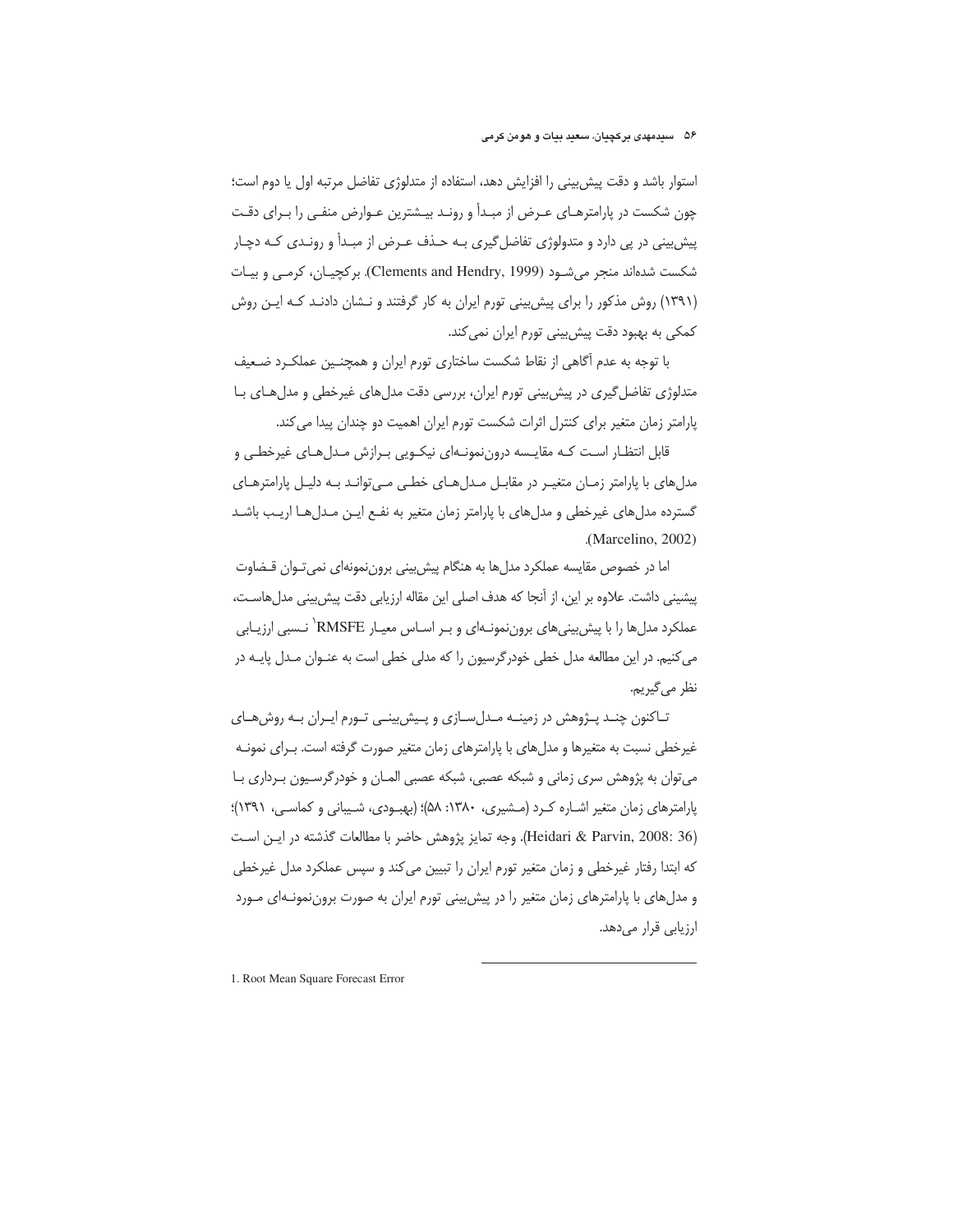## ۲– توصیف دادههای مورد استفاده

دادههای مورد استفاده در این مقاله شاخص قیمت مصرف کننده (CPI) با تناوب فـصلی از بهار ۱۳۶۹ تا زمستان ۱۳۹۰ می باشد که بعد از لگاریتم گیری طبیعی از دادهها با استفاده از فیلتر Census X12 اثرات فصلي آنها حذف شده است. ديبلـد و كيليـان `` (٢٠٠٠) در مطالعـه خـود نشان میدهند که انجام آزمون ریشه واحد و تفاضل گیری در صورت وجود ریشه واحـد در مـورد دادههای فصلی موجب افزایش دقت پیش بینی مدل در تمام افق های پیش بینی می شود. بنابراین آزمون دیکی فولر تعمیمیافته <sup>۲</sup> را به کار می بریم تا مرتبه انباشتگی سری مورد بررسی مـشخص شود. نتایج آزمون نشان می دهد که لگاریتم سری شاخص قیمت مصرف کننـده دارای انباشـتگی مرتبه اول میباشد، بنابراین از دادهها تفاضل مرتبه اول گرفته تا سری به دست آمده مانا شود و مـدلِ سـازي خطـي، غيرخطـي و زمـان متغيـر را بـر مبنــاي تفاضـل لگــاريتم شــاخص قيمـت مصرف کننده یا همان نرخ تورم فصلی انجام میدهیم. در بخش پیش بینی، دوره ارزیابی عملکرد پیش بینی را برای چهار افق پیش بینی از ۱:۱۳۸۷ تا ۴:۱۳۹۰ در نظر می گیریم و از مشاهدات در بازه ٢:١٣۶٩ تا ١:١٣٨۶ براى تخمين مدل ها استفاده مى كنيم.

# ۳- آزمون شکست ساختاری سری تورم

در ابتدا باید به این پرسش پاسخ داده شود که آیا سری زمانی تـورم ایـران دچـار شکـست ساختاری شده است و شواهدی از رفتار غیرخطی و یا متغیر با زمان وجود دارد؟

نمودار ۱ پارامترهای مدل خودرگرسیون ۱٫<sup>۳</sup> را برای تورم فصلی ایران به صورت زمان متغییر (به روش انبساطی) <sup>۲</sup> و ثابت (با فاصله اطمینان ۹۵ درصـدی) نمـایش مـیدهـد. روش تخمـین یارامترهای زمان متغیر به روش انبـساطی بـه ایـن صـورت اسـت کـه ابتـدا پارامترهـای مـدل خودرگرسیون مرتبه دوم را در بازه زمانی ۱۳۶۹:۱ تا ۴:۱۳۷۴ تخمین می;نیم و سپس با افزودن یک مشاهده (یعنی این بار تا ۱:۱۳۷۵) تخمین پارامترها را تکرار می کنیم و این کار را تا مشاهده آخر (۱۳۹۰:۴) ادامه میدهیم. با توجه به اینکه مقـادیر مربـوط بـه پارامترهـای زمـان متغیـر در بسیاری از دورهها خارج از فاصله اطمینان قرار گرفته است، بنابراین به لحــاظ آمــاری مــی تــوان

<sup>1.</sup> Diebold and Kilian

<sup>2.</sup> augmented Dickey-Fuller (ADF) test

۳. مرتبه بهینه مدل خودرگرسیون با استفاده از معیارهای آکائیک و شوارتز ۲ تعیین شده است.

<sup>4.</sup> Expanding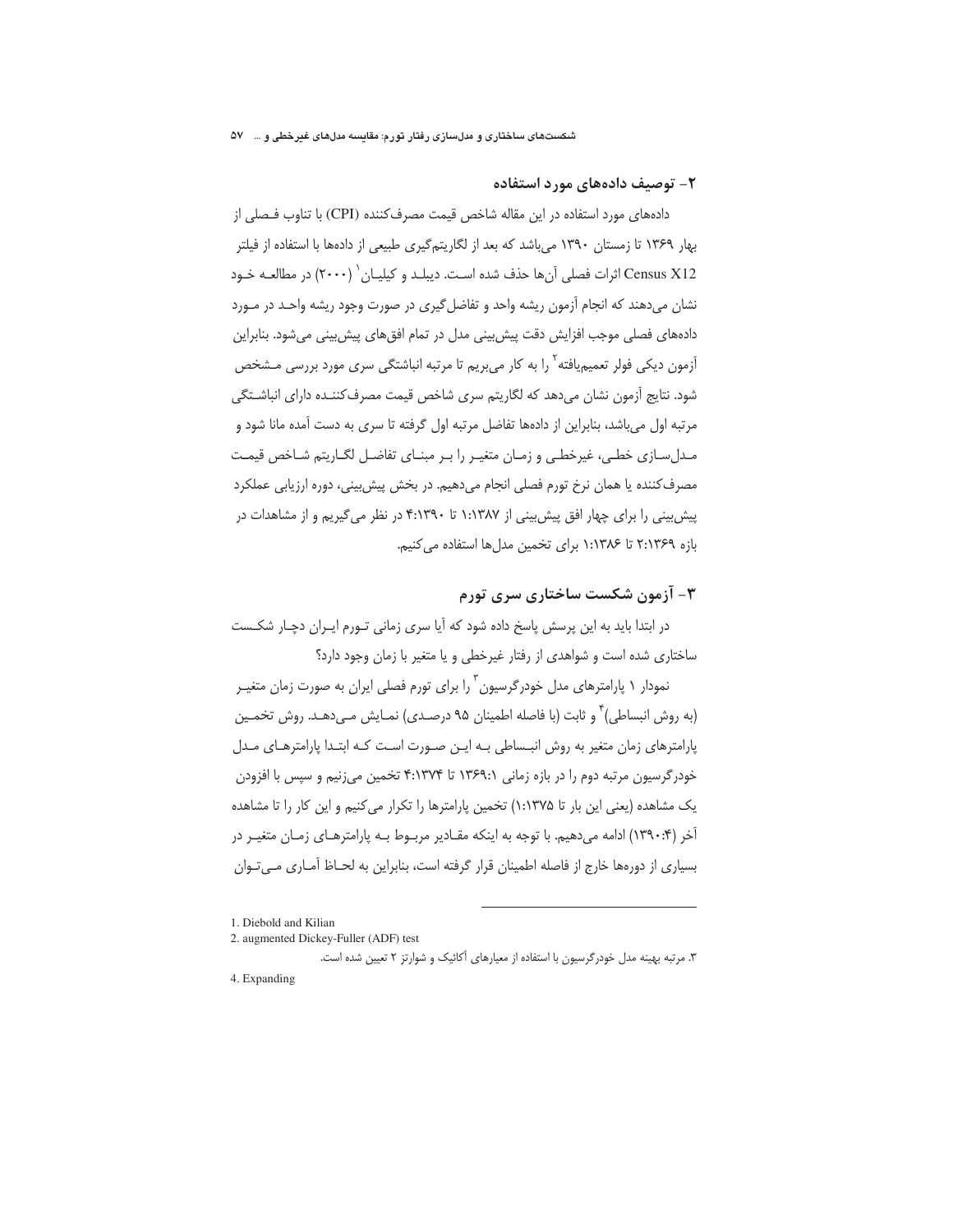پذیرفت که پارامترهای مدل در طول زمان، متغیر هستند. به این ترتیب می توان حدس زد ک مدلهای خطی با پارامترهای ثابت نتوانند رفتار نرخ تورم را به خوبی پیش بینی کننـد و ممکـن است مدل های غیرخطی و مدل های با پارامتر زمان متغیر دارای برتری باشند.



نمودار ۱- پارامترهای زمان متغیر مدل خود رگرسیون مرتبه دوم برای تورم

توضیحات: پارامترهای زمان متغیر مدل خودرگرسیون مرتبه دوم به روش انبــساطی محاســبه شده که در همین قسمت توضیح داده شده است. دادههای مورد استفاده مربوط به تورم فصلی شاخص قيمت مصرفكننده از ١:١٣٦٩ تا ٣:١٣٩٠ است.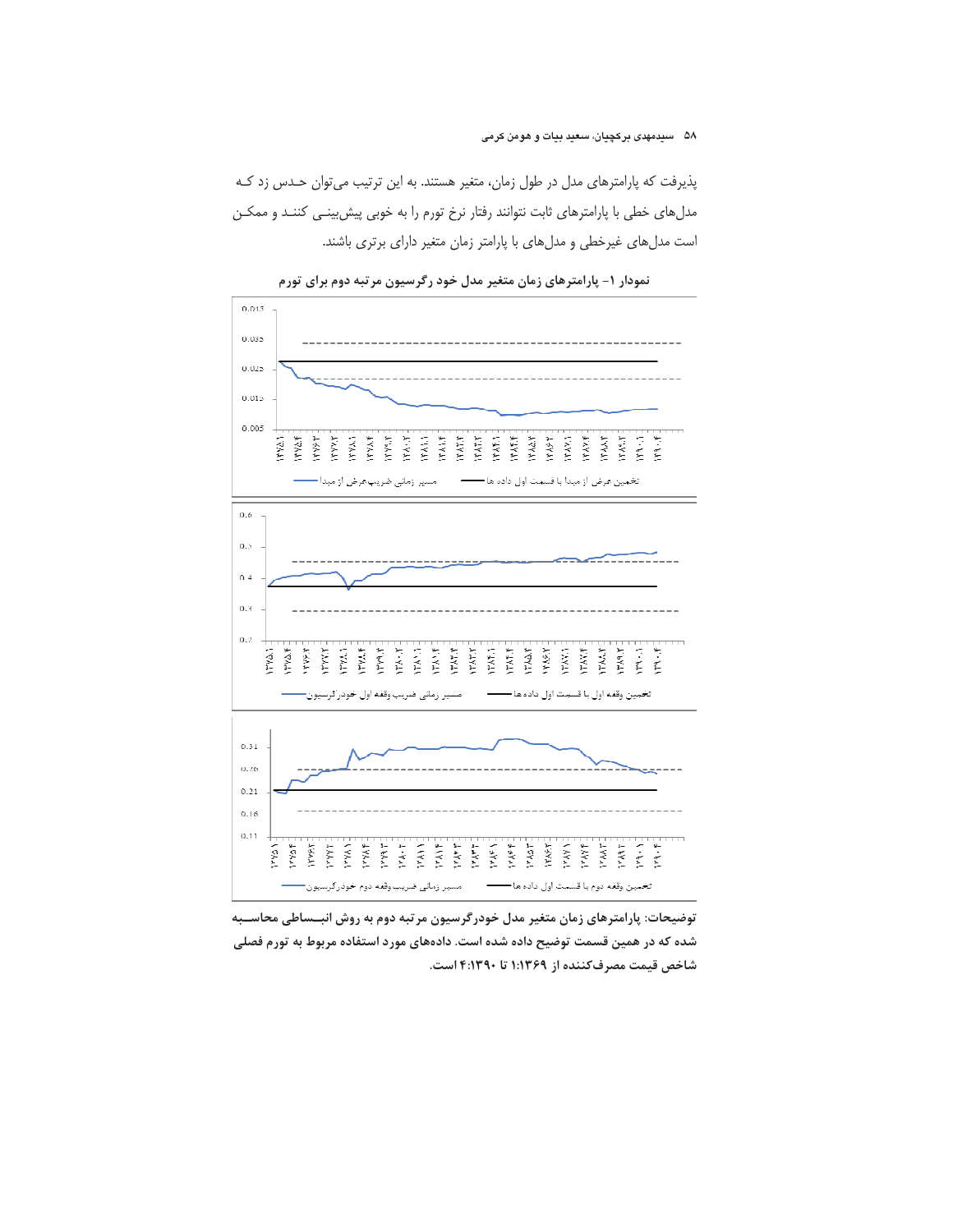تغییرات پارامترهای مدل خودرگرسیون تورم در طـول زمـان (نمـودار ۱) نـشان مـی دهـد که نشانههایی از وقـوع شکـست سـاختاری و همچنـین رفتـار متغیـر بـا زمـان در پارامترهـای مدل وجود دارد. برای بررسی دقیق تر وجود شکست ساختاری در سـری زمـانی تـورم از آزمـون آماري استفاده مي نماييم.

آزمون کلاسیک شکست ساختاری به طور عام به چاو (۱۹۶۰) نسبت داده می شود. در این آزمون، نمونه به دو زیرنمونه تقسیم مے شـود و پارامترهـای مـدل در دو زیرنمونـه بـه صـورت جداگانه برآورد شده و سپس آزمون برابری مجموعه پارامترها (آزمون F) انجام میشـود. آزمـون کوانت – اندروز <sup>۱</sup> وجود ناپایداری ضرایب مدل را به گونهای بررسی می کند که محدودیت آزمون چاو را در خصوص انتخاب نقطه شکست ندارد. این آزمون به طور معمول با استفاده از ۷۰ درصد میانی دادهها انجام میشود. جدول ١ نتایج آزمون پایداری ضرایب مدل خودر گرسیون را بر روی سری زمانی تورم ایران مبتنی بر آزمون کوانت – اندروز نشان میدهد. مطابق این جدول، نتایج آزمون نشان میدهد که فرضیه پایداری ضـرایب مـدل خودرگرسـیون مرتبـه دوم رد مـیشـود. بنابراین می توان چنین نتیجه گرفت که تورم ایران رفتاری ناپایدار دارد.

## جدول (۱): آزمون پایداری ضرایب مدل خودرگرسیون

 $\pi_{i} = \alpha + \beta_{i}\pi_{i} + \beta_{i}\pi_{i} + \varepsilon_{i}$ 

|         | $\mathsf{QA}_{\text{all}}$ | $\mathrm{QA}_{a}$ | $QA_{\beta1,\beta2}$ |
|---------|----------------------------|-------------------|----------------------|
| P-value | $\cdot/\cdot$ $\vee$       | */**              |                      |

توضیحات: این جدول نتایج آزمون کوانت - اندروز را با فرضیه صفر مبنی بر پایداری ضــرایب در ۷۰ درصد مشاهدات میانی از ۱۳۶۹:۲ تا ۱۳۹۰:۴ برای مدل خودرگرسیون مرتبه دوم نــشان می دهد. طول وقفه بهینه مدل خودرگر سیون با معیارهای اطلاعاتی آکائیک و شوار تز انتخــاب شده است.  $\text{QA}_{\text{all}}$  آزمون پایداری همه ضرایب،  $\text{QA}_{a}$  آزمون پایداری ضریب  $a$  با فرض پایــداری  $a$  ضرایب  $\beta_1$  و  $\beta_2$  و  $\alpha_{\mathfrak{p}_1,\mathfrak{p}_2}$  آزمون پایداری ضرایب  $\beta_1$  و  $\beta_2$  را با فرض پایــداری ضــریب نشان میدهد.

## ۴- مدلسازی

۴-۱- مدلغیر خطی TAR

در مدلهای غیرخطی رایج فرض بر این است که رفتار متغیـر تحـت رژیــمهـای متفــاوت تغییر می کند. تمرکز ما در این بخش از مقاله بر مدل حد آستانه است که تغییرات رژیـم توسـط

1. Quandt-Andrews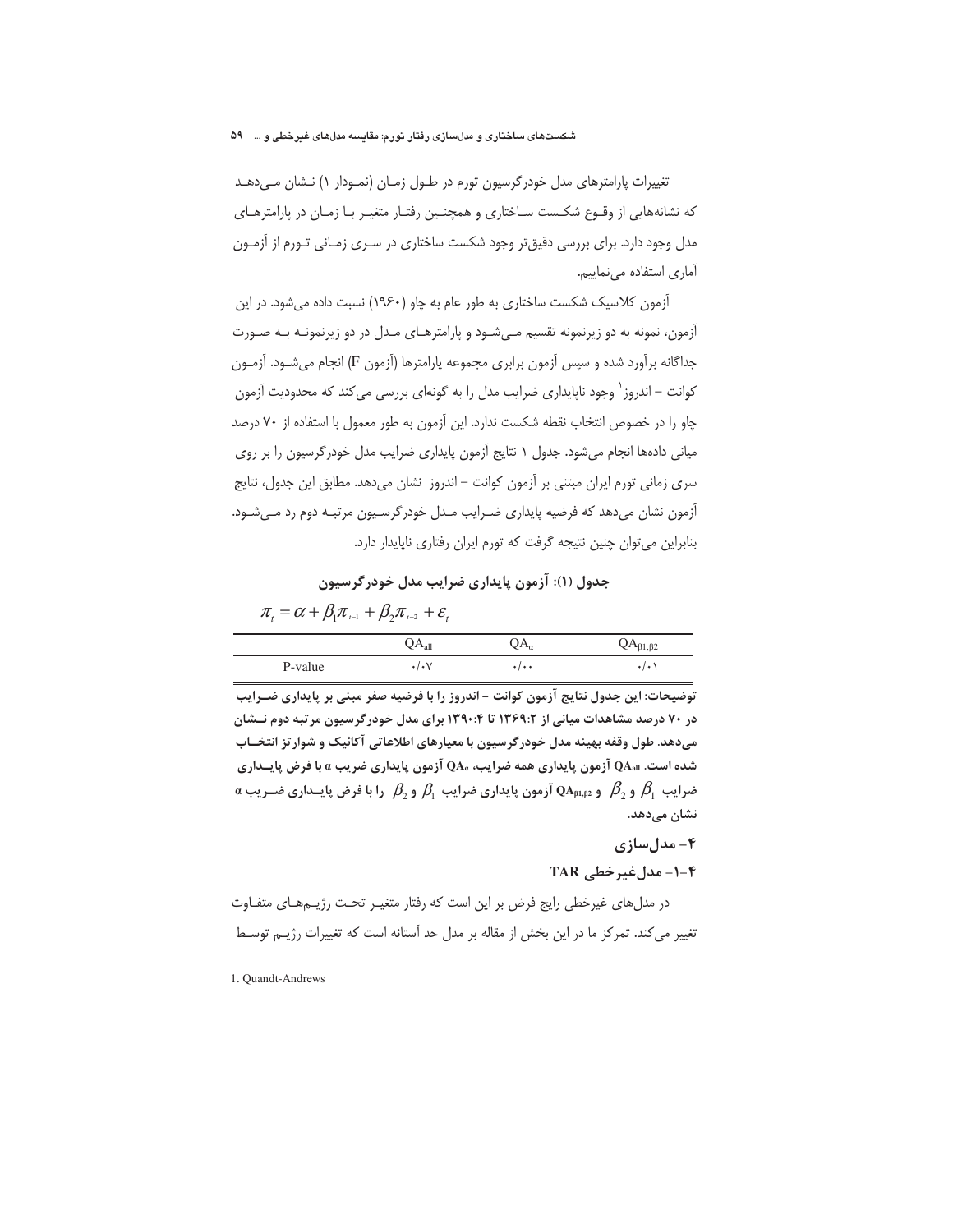یک متغیر قابل مشاهده تعیین میشود. در مدلهای غیرخطی تکمتغیره، به طور خـاص، تغییـر رژیم توسط یکی از وقفههای متغیر تعیین میشود. نمونه مشهور برای مدلهای حد آستانه تكمتغيره، مدلTAR است.

مـدل TAR توسـط تانـگ (١٩٧٨)، تانـگ و لـيم` (١٩٨٠) و تانـگ (١٩٨٣) معرفـي و توسعه داده شد. در این مدل رفتار یک متغیر توسط مجموعهای متناهی از مدل های خودرگرسیون خطی توصیف می شود که مـدل خودرگرسـیون مناسـب در هـر نقطـه از زمـان از مقایسه یکی از وقفههای متغیر نسبت بـه مقـدار آسـتانه تعیـین مـیشـود. بـا توجـه بـه اینکـه پارامترهای هر یک از مدلهای خودرگرسیون نیاز به تخمین دارند، لذا تعداد رژیمهـای در نظـر گرفته شده تابع تعداد مشاهدات است. بنابراین با توجه به محـدودیت تعـداد مـشاهدات در ایـن مطالعه، مدل TAR را با دو رژیم متفاوت مورد بررسی قرار میدهیم، این مدل بـه صـورت زیـر قابل نمايش است.

$$
y_{t} = \begin{cases} \varphi_{0}^{1} + \sum_{i=1}^{p} \varphi_{i}^{1} y_{t-i} + \varepsilon_{t}, & y_{t-d} \leq c \\ \varphi_{0}^{2} + \sum_{i=1}^{p} \varphi_{i}^{2} y_{t-i} + \varepsilon_{t}, & y_{t-d} > c \end{cases}
$$
 (1)

به صورت زير نيز قابل نمايش است:

$$
y_{t} = (\varphi_{0}^{1} + \varphi_{1}^{1} y_{t-1} + ... + \varphi_{p}^{1} y_{t-p}) \mathbf{1}(y_{t-d} \leq c)
$$
  
+ 
$$
(\varphi_{0}^{2} + \varphi_{1}^{2} y_{t-1} + ... + \varphi_{p}^{2} y_{t-p}) \mathbf{1}(y_{t-d} > c) + \varepsilon_{t}
$$
 (7)

همچنین در مدلهای (۱) و (۲)،  $y_t$  نرخ تورم، c پارامتر آستانه و d پارامتر تأخیر میباشد. برای تعیین بازه مناسب برای c، دادهها را از کوچک بـه بـزرگ مرتـب مـی کنـیم و ۱۵ درصـد از دادههای ابتدایی و ۱۵ درصد از دادههای انتهایی را خارج مـی کنـیم. بنـابراین مقـدار c یکـی از مقادیر موجود در ۷۰ درصد میانی مشاهدات خواهد بود (Terasvirta, 2006). یارامتر تأخیر، d، را كه عددي طبيعي است بين ١ تا p در نظر مي گيريم. تخمين اين مدل شامل سه مرحله مي باشد (Tong, 1983):

۱- برای مقادیر داده شده d و c، مدل (۱) به روش OLS تخمین زده مـی شـود. در ایـن مرحله وقفه بهينه با معيار اطلاعاتي شوارتز تعيين مي شود.

1. Tong and Lim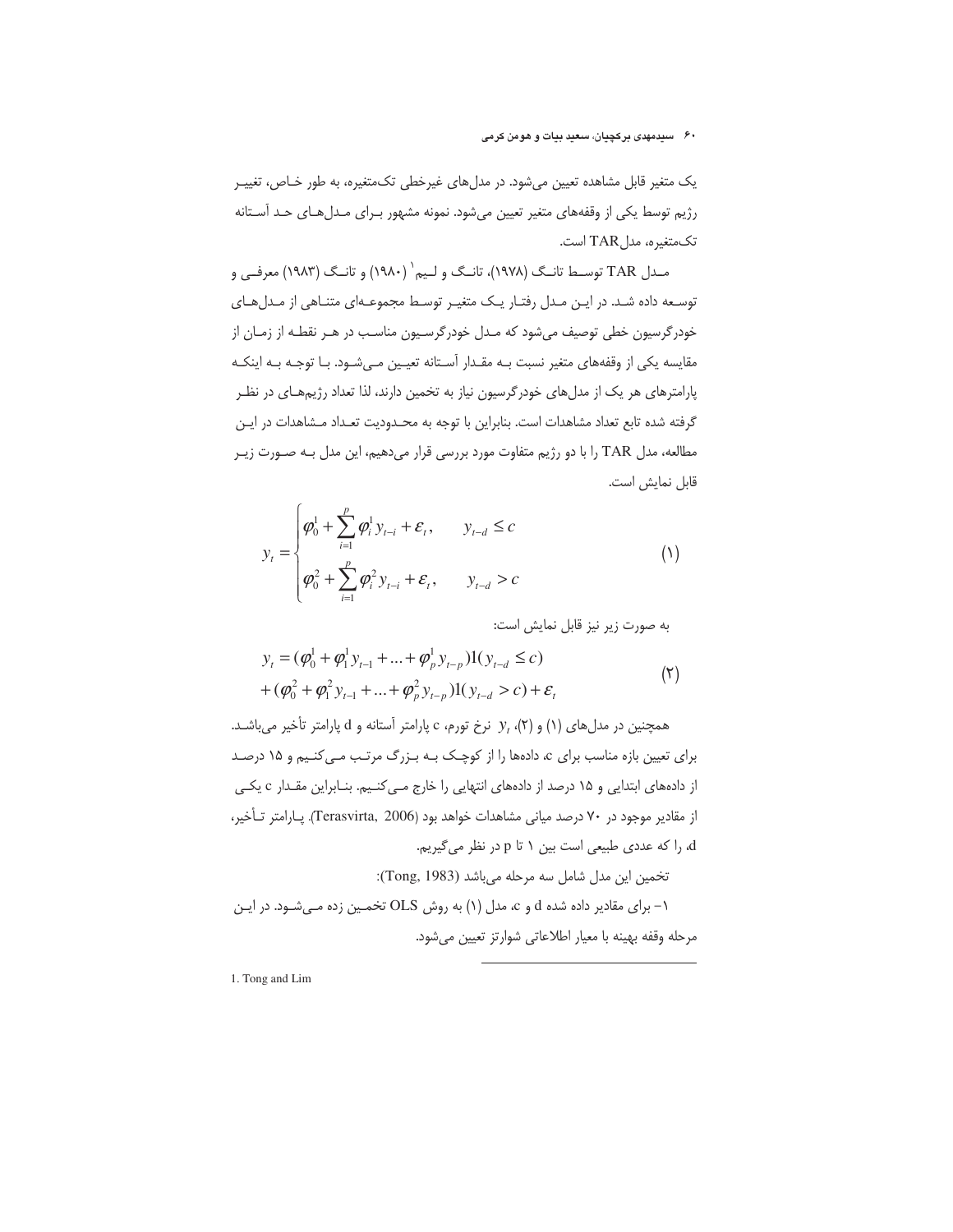شکستهای ساختاری و مدلسازی رفتار تورم: مقایسه مدلهای غیرخطی و … ۶۱

۲– با ثابت نگه داشتن d، مقدار c در مجموعه مقـادیر ممکـن آن تغییـر داده مـیشـود و مجدداً مدل (۱) تخمین زده میشود.

ا تغییر مقدار d در بازه  $[1,p]$  مراحل ۱ و ۲ تکرار میشـوند و سـپس مقــادیر بهینــه  $\mathbb {^{\mathsf{T}}}$ برای d و c متناظر با کمترین مقدار معیار اطلاعاتی شوارتز برای مدل (۱) برای تمام ترکیبهای  $c_1$  مختلف d و c در نظر گرفته می شود.

**TAR** آزمون خطی بودن در مقابل مدل غیرخطی TAR

با توجه به اینکه هدف مقاله حاضر، بررسی دقت پیش بینی نـرخ تـورم توسـط مـدلهـای غیرخطی و مدلهای با پارامتر زمان متغیر است، ابتدا لازم است به این سؤال پاسخ دهیم که آیـا رفتار تورم غیرخطی است؟ با استفاده از آزمونهای آماری و به صورت دروننمونـهای مــیتـوان آزمون خطی بودن را در مقابل مدل غیرخطی TAR انجام داد.

آماره آزمون متعارف برای فرضیه مدل خطی AR در مقابل مدل غیرخطی TAR دارای توزيع استاندارد F <sup>\</sup> نمىباشد، چون پارامتر اَستانه (c) تحت فرضيه صفر شناخته شده نيست. به همین دلیل در پژوهشهای تجربی صورت گرفته آماره LR را با روش مونت کارلو تولید میکنند .(Coakley & Fuertes, 1998); (O`Connell & Wei, 2002); (Obstfeld & taylor, 1997)

اما در این مقاله ما از روش هانسن<sup>٬ (</sup> ۱۹۹۶) استفاده می *ک*نیم که توزیع مجانبی این آزمون را با روش ہوت استرب تولید می کند. فرضـیه صـفر ایـن آزمـون ایـن اسـت کـه در مـدل (۱)، و فرضـيه مقابـل اينكــه  $\varphi^1\neq\varphi^2$  اســت. اگــر مقــدار آســتانه شــناختهشــده و  $\varphi^1=\varphi^2$ اجزای اخلال مدل (۱) مستقل از هم و دارای توزیع یکسان باشند، آماره  $F_n(c)$  به صورت زیر ساخته می شود:

$$
F_n(c) = \frac{n(\tilde{\sigma}_n^2 - \hat{\sigma}_n^2(c))}{\hat{\sigma}_n^2(c)}
$$

 $\tilde{\sigma}_{\alpha}^2$  در آماره فوق n تعداد مشاهدات، و  $\tilde{\sigma}_{n}^2$ ، واریانس جزء اخلال مدل (۱) تحت فرضیه صـفر است، یعنی مدل خودرگرسیون کـه بـا روش OLS پارامترهـای آن تخمـین زده شـده و تعـداد وقفههای آن با معیار شوارتز تعیین شده است.  $\hat{\sigma}_n^2$ ، واریانس جزء اخلال مدل TAR است که با

-

<sup>1.</sup> F-Statistics

<sup>2.</sup> Hansen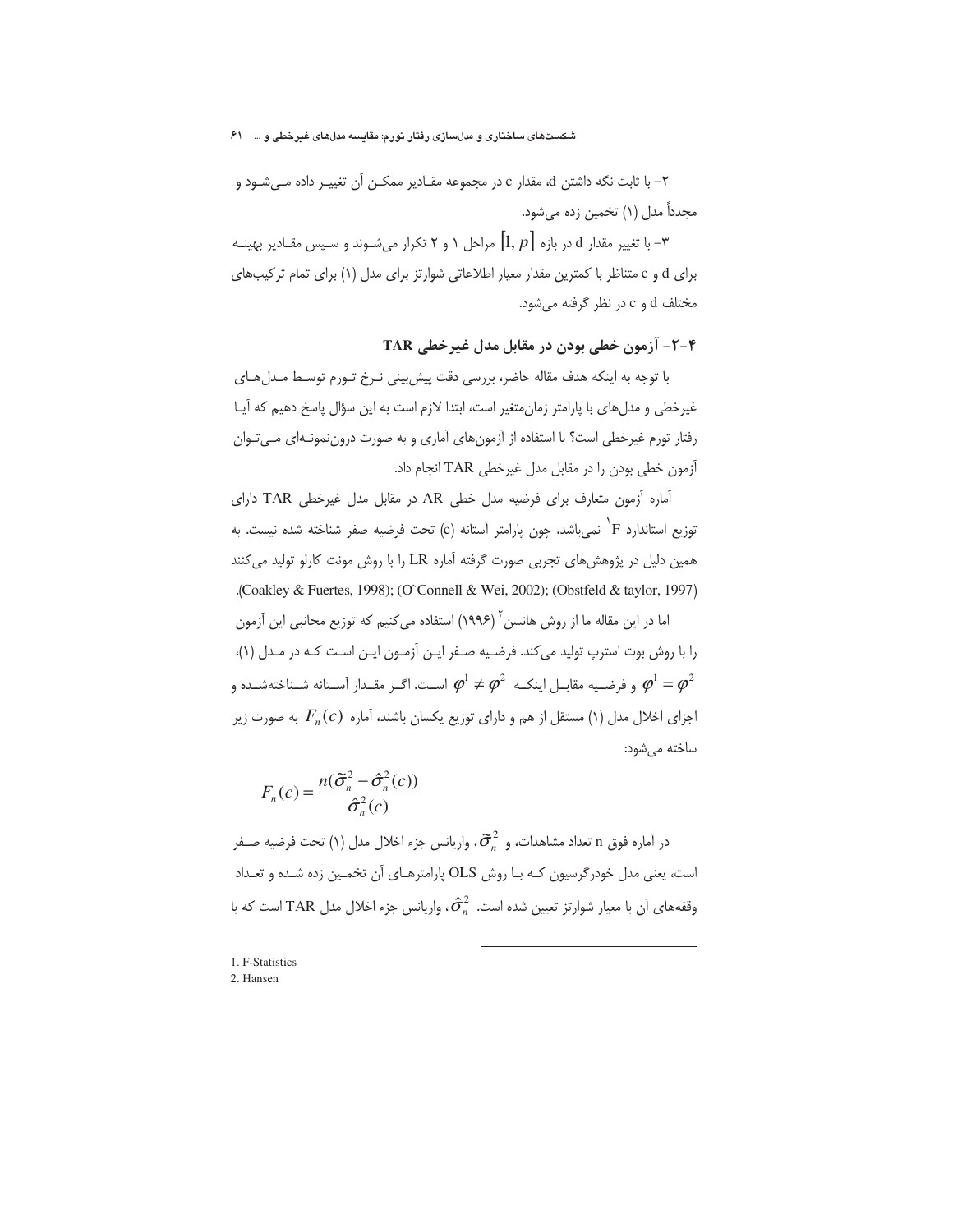c نتتانه ۶ و به روش OLS تخمین زده شده است. آماره 
$$
F_n(c)
$$
 بر اساس مقداری از  
ماخته میشود که  $\hat{\sigma}_n^2(c)$  را حداقل سازد، که از این پس آن را  $F_n$  مینامیم.

 $F_{n+1}$ همان طور که گفته شد با توجه به اینکه مقدار c شناخته شده نیست، آمـاره مجـانبی دارای توزیع استاندارد نمیباشد. بنابراین لازم است توزیع مجانبی  $F_n$  را با روش بـوت اسـترپ كه توسط هانسن (١٩٩۶) معرفي شده با الگوريتم زير به دست آوريم:

ا - بــه تعــداد مــشاهدات (n) از توزيــع نرمــال اســتاندارد (i.i.d. N(0,1)) نمونــه  $y^*$  را استخراج مي كنيم.

- با اسـتفاده از نمونـه  $v^*$  ، مـدل AR(p) را تخمـین زده و واریـانس جـز اخـلال آن را  $\sim$ محاسبه می $\mathcal{\widetilde{G}}_n^{*2}$  ) محاسبه می

7– با استفاده از نمونه \* ر
$$
۰، مـدل TAR را تخمـین زده و واری۔انس جـز اخـلال آن را|  $(\hat{\sigma}_n^{*2}(c))$  به ازای مقادیر مختلف ۵ محاسبه میکنیم و سپس مقداری از ۲ را انتخاب میکنیم  
که به ازای آن  $\hat{\sigma}_n^{*2}(c)$  حداقل شود.
$$

- با استفاده از 
$$
F_n^* = \frac{\tilde{\sigma}_n^{*2} - \hat{\sigma}_n^{*2}(c)}{\hat{\sigma}_n^{*2}(c)} \cdot \hat{\sigma}_n^{*2}(c) \cdot \tilde{\sigma}_n^{*2}
$$

هانسن (۱۹۹۶) نشان می $\epsilon$ هد که توزیع  $F_{n}^{*}$  در حالت حـدی بـه سـمت توزیـع  $F_{n}$  کـه تحت فرضیه صفر آزمون ساخته شده است، همگرا می شود. بنابراین بـا تکـرار بنـدهای ١ تـا ۴ الگوريتم فوق به تعداد كافي مي $i$ وانيم به توزيــع مجــانبي  $F_n$  برسـيم. در ايــن مقالــه الگــوريتم فوق را به تعـداد ۱۰۰۰ مرتبـه انجـام مـى دهـيم. مقـدار احتمـال` ايـن آزمـون برابـر اسـت بـا نسبتی از نمونهگیریها که  $F_{_{n}}^{^{\ast}}$  محاسبه شده از  $F_{_{n}}$  بیشتر باشد. نتایج آزمون نشان مے دهـد که P- مقـدار محاسـبه شـده ایـن آزمـون برابـر بـا ۰/۷۱ مـیشـود و بنـابراین فرضـیه صـفر آزمون مبنی بر برابری پارامترهای TAR با AR در سطح معناداری ۱۰ درصد رد نخواهـد شـد و به این ترتیب میتوان نتیجـه گرفـت کـه رفتـار دروننمونـهای نـرخ تـورم ایـران غیرخطـی نیست. بهرغم این، در بخش پیش بینی تورم، عملک رد مدل TAR را نیـز بررسـی مـی کنـیم، چرا که به هر حال این احتمال وجود دارد که این مدل بتوانـد پـیش بینـی بـروننمونـهای تـورم را بهبود دهد.

1. p-value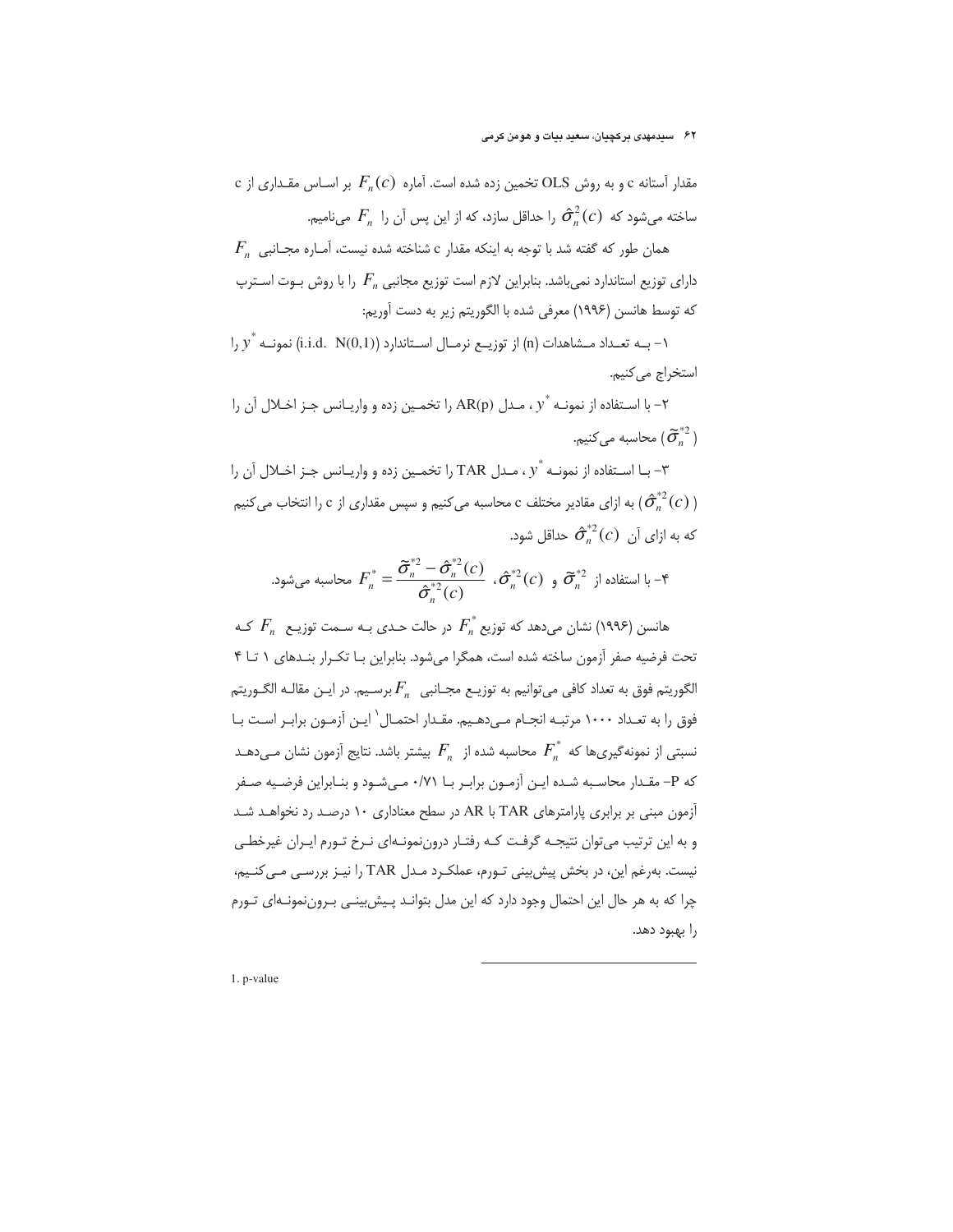۴–۳– مدل های با یارامتر های زمان متغیر

در این بخش رفتار زمان متغیر نرخ تورم ایران را به صورت دروننمونهای مورد بررسی قرار میدهیم. به این منظور دو مدل تکمتغیره با پارامتر زمان متغیر را برای مدل کردن رفتار متغیـر تورم به كار مي گيريم. اين دو مدل عبارتند از: مدل TVPAR و STAR.

## ۴-۳-۱- مدل خودر گرسیون با یارامترهای زمان متغیر (TVPAR)

مدل TVPAR به صورت معادله (٣) قابل نمایش است.

$$
y_t = X_t' \beta_t + W_t \tag{(*)}
$$

در مدل (۳)،  $y_{t}$  متغیر تورم در زمان  $X_{t}$  بردار  $k\times 1$  متغیرهای توضیحدهنده شامل عرض از مبدأ و وقفههای  $y$  است.  $\beta_t$ نیز بردار پارامترهای مدل در زمان t و دارای مرتبهٔ  $k\times 1$  است.

برای تخمین پارامترهای مدل (۳) روش هـای معمـول اقتـصادسنجی نظیـر (OLS) قابـل استفاده نمی،باشد. در این مطالعه برای تخمین ایـن مـدل از معـادلات حالـت – فـضا` و فیلتـر کالمن ٔ استفاده می نمـاییم. بــرای ایــن منظـور فــرض کنیــد  $\bar{\beta}-\beta$  جــوده و  $\bar{\beta}$  مقــدار کالمن پارامترهای مدل در حالت پایدار ؓ باشد. به این ترتیب چارچوب مدل حالت – فضا برای مـدل (۳) به صورت زیر خواهد بود:

*ObservationEquation*:  $y = x'_1 \beta + x'_2 \xi + W$ ;  $Wt \sim N(0, R(X_1))$ State Equation:  $\xi_{t+1} = F \xi_t + V_{t+1}$ ;  $V_t \sim N(0, \lambda^2 \sigma^2 Q(X_t))$ 

بله ترتیب  $Q(X)$  مستقل از یکدیگر فرض می شوند. ماتریس های  $R(X)$  و  $W$ دارای ابعاد 1×1 و  $k\times k$  است. با توجه به اینکه فرآیند پارامترهـای مـدل بـه صـورت گـام تصادفی در نظر گرفتـه مـی٬شـوند (Nyblom, 1989)؛ بنـابراین  $F$  مـاتریس (واحـد) از مرتبـهٔ خواهد بود. همچنین $(X,X)^{-1}(X,X)^{-1}$  و  $\sigma^2$  واریانس جز اخلال  $W$  مے باشـد.  $k\times k$ ضریبی است که دامنهٔ نوسان پارامترها را تعیین میکند (چنانچه  $\lambda=0$  باشد آنگـاه دامنـه $\lambda$ نوسان پارامترها حداقل و به ازای  $\lambda=1$ ، دامنه نوسان پارامترهـا حـداکثر خواهـد بـود). نمـودار ۲ نتیجه تخمین ضریب مـدل خودرگرسـیون مرتبـهٔ اول بـا پارامترهـای زمـان متغیـر را بـه ازای و  $\lambda=1$  در کنار تخمین ضریب مدل خودرگرسـیون مرتبـهٔ اول بـا پارامترهـای  $\lambda=0.05$ 

<sup>1.</sup> state-space

<sup>2.</sup> kalman filter

<sup>3.</sup> steady-state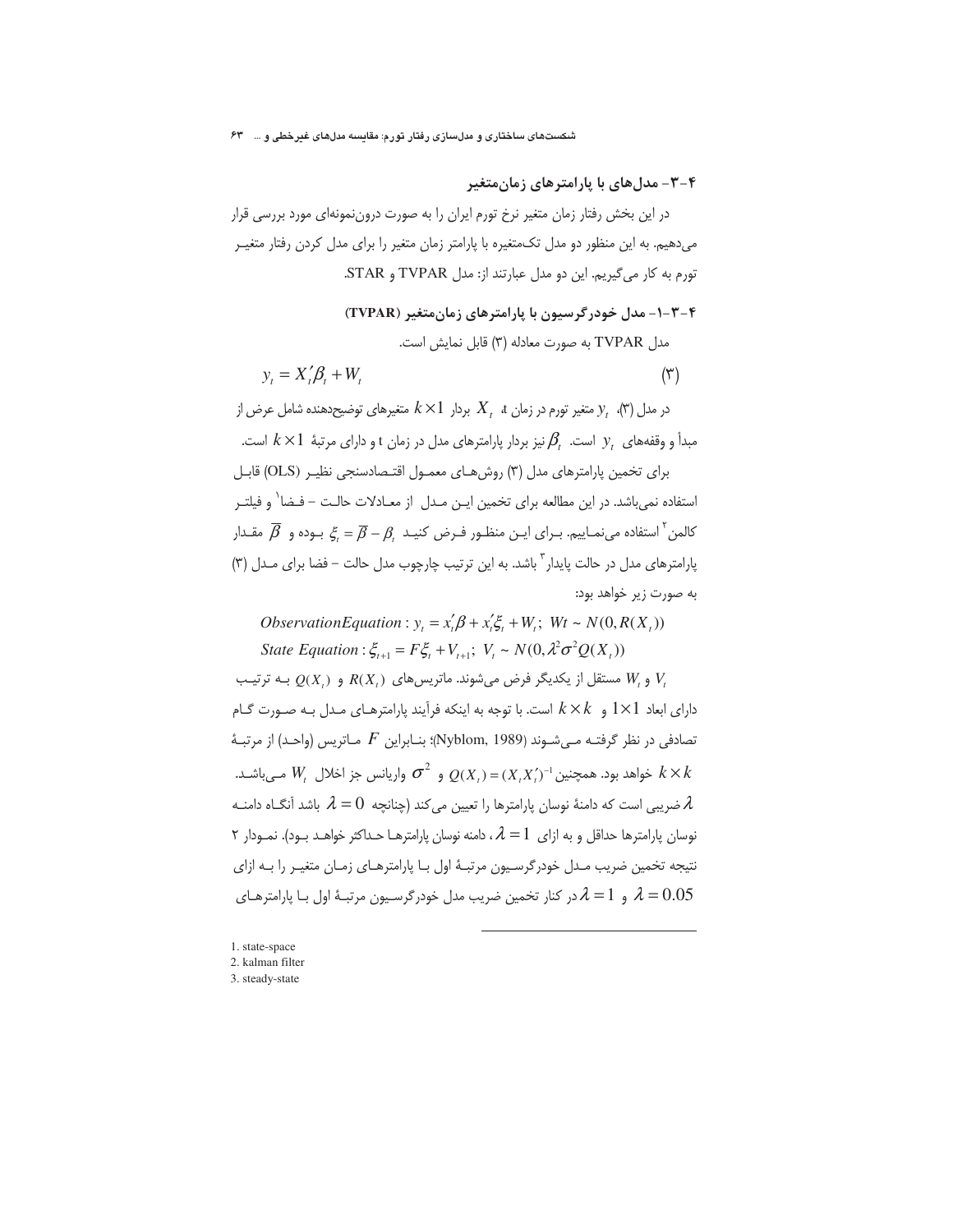ثابت – که به روش حداقل مربعات معمولی تخمین زده میشود – نشان میدهد. لازم بـه ذکـر است که مسیر زمان متغیر پارامتر مدل خودرگرسیون سنجهای از میزان لختی<sup>\</sup> تورم است.



نمودار۲- ضریب مدل خودرگرسیون مرتبه اول به صورت ثابت و متغیر با زمان

توضیحات: این نمودار مسیر زمانی پارامتر شیب مدل خودرگرسیون (ضریب وقفــه اول) را بــه صورت ثابت و زمان متغیر نشان میدهد. تخمین پارامتر زمان متغیر به صورت بازگشتی <sup>۲</sup> و بــا استفاده از فیلتر کالمن انجام شده است. دادههای مورد استفاده مربوط به تورم فصلی در بـازه زمانی فصل اول ۱۳۶۹ تا فصل چهارم ۱۳۹۰ میباشد.

با توجه به اینکه هدف اصلی مقاله حاضر بررسی قـدرت پـیش بینـی تـورم بـا مـدلهـای غیرخطی و زمان متغیر می باشد، لذا لازم است تصریح مدل هـا بـه گونـهای صـورت پـذیرد کـه بهترین عملکرد بروننمونهای را داشته باشند. برای این منظور در هر افــق پـیش بینــی بــه ازای مقادیر مختلف  $\,\lambda\,$ پیش بینی های برون نمونهای تولید شده و بررسی مـیشـود کـه بـه ازای چـه مقداری از  ${\mathcal{A}}$  بیشترین دقت پیش بینـی حاصـل مـیشـود ٌ. نمـودار ۳ میـزان RMSFE مـدل TVPAR را به ازای مقادیر مختلف Â در ۴ افق پیش بینی نشان میدهد. مطابق ایـن نمـودار،

1 inertia

كاهش لختى تورم به معناى كاهش وابستگى تورم نسبت به وقفه آن است. در چنين حالتى مردم بر ايـن باورنـد که رفتار سیاست گذار متفاوت از گذشته است و به همین دلیل در شکلدهی تورم انتظاری خود وزن کمتـری بـه وقفهتورم و وزن بیشتری به تورم مورد انتظار در آینده می دهند.

2. recursively

. در این مطالعه  $\,\lambda$  از ۰/۰۵ تا ۱ با گام ۰/۰۵ انتخاب می شود.  $\lambda$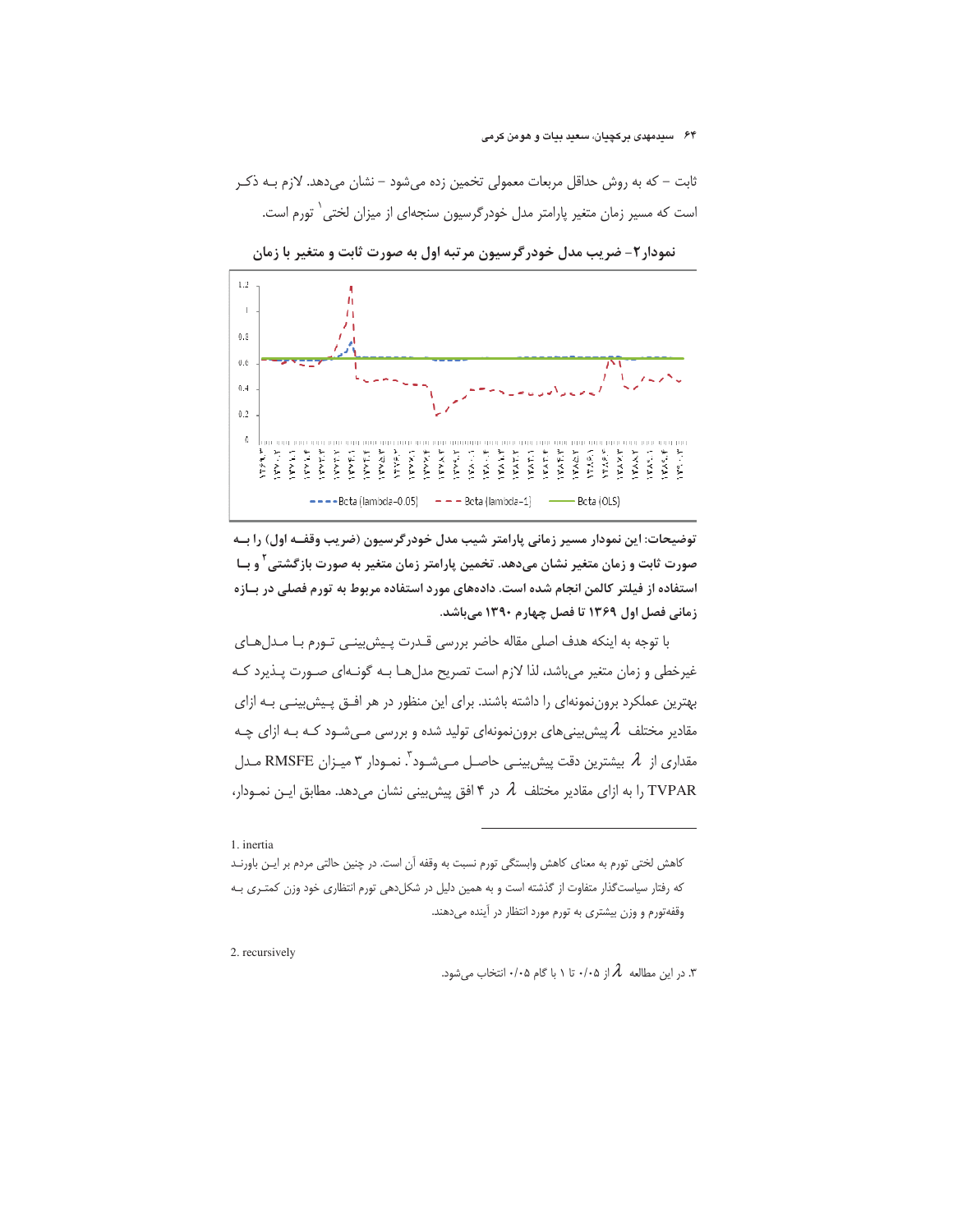شکستهای ساختاری و مدلسازی رفتار تورم: مقایسه مدلهای غیرخطی و … \_ ۶۵

به ازای سومین مقدار  $\lambda$  ( 0.015  $\lambda$  )، تورم در افق هـای یـک تـا چهـار گـام بـه جلـو بـا بالاترين دقت توسط اين مدل پيش بيني مي شود. بنابراين نتايج پيش بيني مدل TVPAR مبتني بر ( 0.015  $\lambda = 0.015$ ) ارائه و با مدل پایه مقایسه خواهد شد.



 $\,\lambda\,$ نمودار ۳ – RMSFE مدل خودرگرسیون با پارامترهای زمانمتغیر به ازای مقادیر مختلف  $\lambda$ 

## $STAR$  -۲-۳-۴ مدل $-7-7-7$

به طور کلی مدل STAR برای متغیر  $y_{_{t}}\,$  (در اینجا تورم) به صورت زیر نوشته میشود:

$$
y_{t} = \theta'_{1Xt} + \theta'_{2Xt}F(y_{t-d} : \gamma, c) + \varepsilon_{t}
$$
  
\n
$$
X_{t} = (1, y_{t-1}, ..., y_{t-p})'
$$
  
\n
$$
\theta_{1} = (\theta_{10}, ..., \theta_{1p})'
$$
  
\n
$$
\theta_{1} = (\theta_{20}, ..., \theta_{2p})'
$$
  
\n(†)

در مدل (۴)،  $F(y_{t-d}: \gamma, c)$  تابع گذار می باشـد کـه در هـر زمـان مـدل AR را بـین  $\sim$ رژیمهای متفاوت به آرامی تغییر میدهد. در تابع گذار،  $y_{t-d}$  متغیر گذار، d پارامتر تأخیر، γ0< پارامتر هموارسازی و c پارامتر آستانه است. این تابع بین صفر و یک محدود می باشد.

تابع گذار شکلهای مختلفی می تواند داشته باشد و در واقع هر شکل از تـابع گـذار، رفتـار متفاوتی از تغییر رژیم را نشان میدهد. دو شکل رایج از آن به صورت زیر است:

$$
F(y_{t-d}: \gamma, c) [(- (1 + \exp(-\gamma(y_{t-d} - c)))]^{-1} - 0.5 ]
$$
 (a)

$$
F(y_{t-d}: \gamma, c) = (1 - \exp(-\gamma(y_{t-d} - c)^2))
$$
 (8)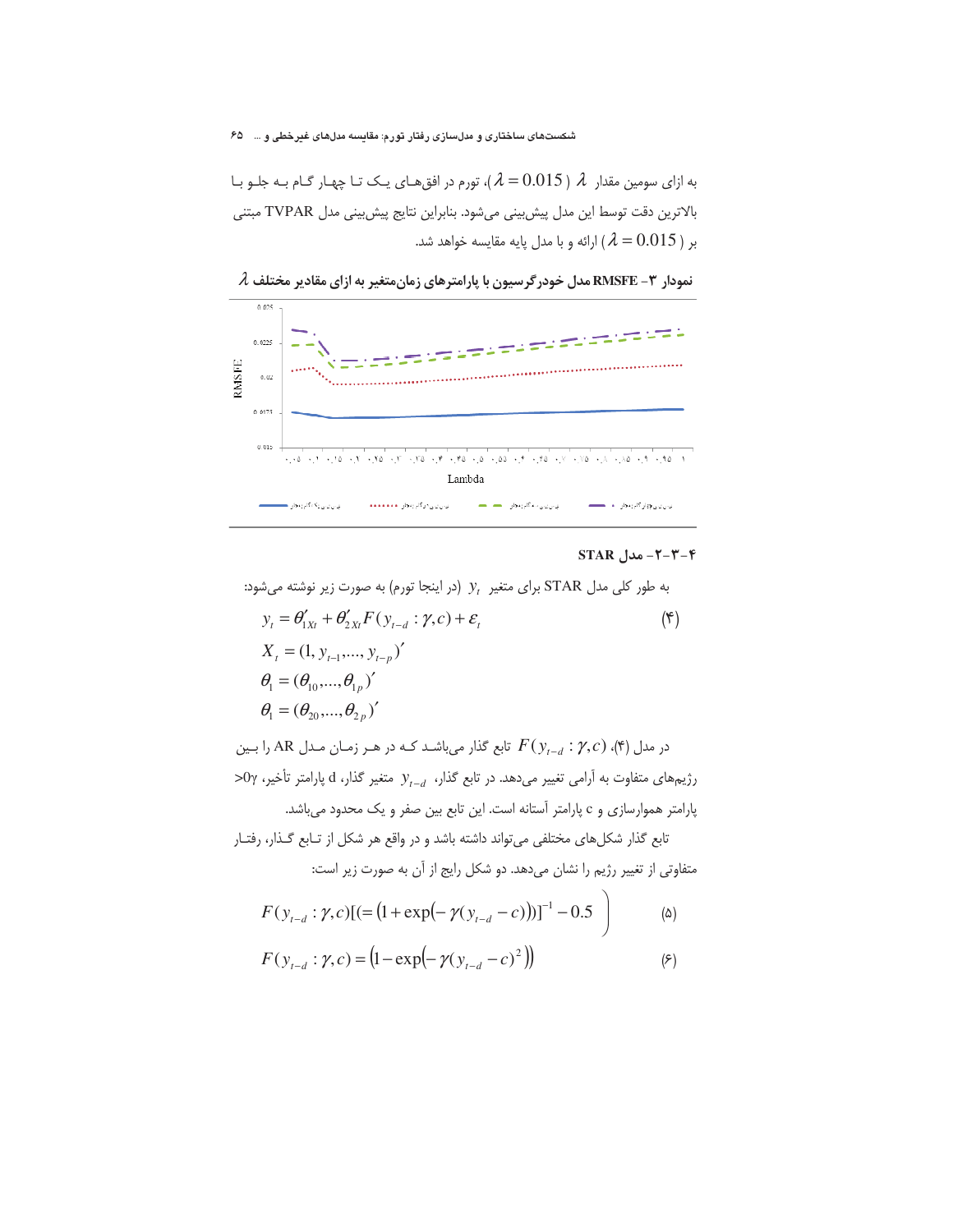## ۶۶ سیدمهدی برکچیان، سعید بیات و هومن کرمی

تــــابع گــــذار در معادلـــــه (۵)، تــــابع لجـــــستیک و در معادلـــــه (۶) تــــابع نمـــــایی است. مدل STAR با تابع گذار لجستيک، LSTAR و با تابع گذار نمايي، ESTAR شناخته می شود.

# ۵- مشخص کردن وقفهٔ بهینهٔ مدل خطی خودرگرسیون ((AR(p)

برای مشخص کردن وقفهٔ بهینهٔ مدل خودرگرسیون خطی، بـا اسـتفاده از تمـام دادههـا از ۱۳۶۹:۲ تا ۱۳۹۰:۴ معیارهای اطلاعاتی آکائیک و شوارتز را با حداکثر طـول وقفـهٔ ۵ محاسـبه می کنیم. نتایج نشان میدهد هر دو معیار اطلاعاتی مذکور طول وقفـهٔ ۲ را بـرای مـدل خطـی خودرگرسيون مناسب مي دانند.

## ۶- آزمون خطی بودن در مقابل مدل زمان متغیر STAR

برای انجام این آزمون، بسط تیلور مرتبهٔ سوم تابع گذار را حـول 0=((yt-d-c) در معادلـه (۴) به کار میبریم:

$$
y_{t} = \beta_{0}' x_{t} + \sum_{j=1}^{3} \beta_{j}' x_{t} y_{t-d}^{j} + \varepsilon_{t}
$$
  

$$
x_{t} = (1, y_{t-1}, y_{t-2})'
$$
 (Y)

الكوى خطى بر اساس فرضية صفر H<sub>0</sub>: β<sub>1</sub>=β<sub>2</sub>=β<sub>3</sub>=0 مبتنى بر آمارة ضريب لاگرانـژ يـا نسبت F آزمون می گردد. این آزمون برای مقادیر مختلـف D از ۱ تـا ۵ انجـام مـیشـود. نتـایج جدول ۲ نشان میدهد که ضریب مربوط به  $y_{t-1}$  ،  $y_{t-2}$  و  $y_{t-1}$  به عنوان متغیرهای گذار، فرضیه خطی بودن مدل را در سطح معناداری ۱ درصد رد می کند، امـا از بـین ایـن سـه متغیـر، را به عنوان متغیر گذار برای مدل انتخاب میکنیم، چرا که ارزش احتمال کمتـری دارد و  $y_{t-1}$ فرضیه خطی بودن را با قابلیت اطمینان بالاتری رد می کند.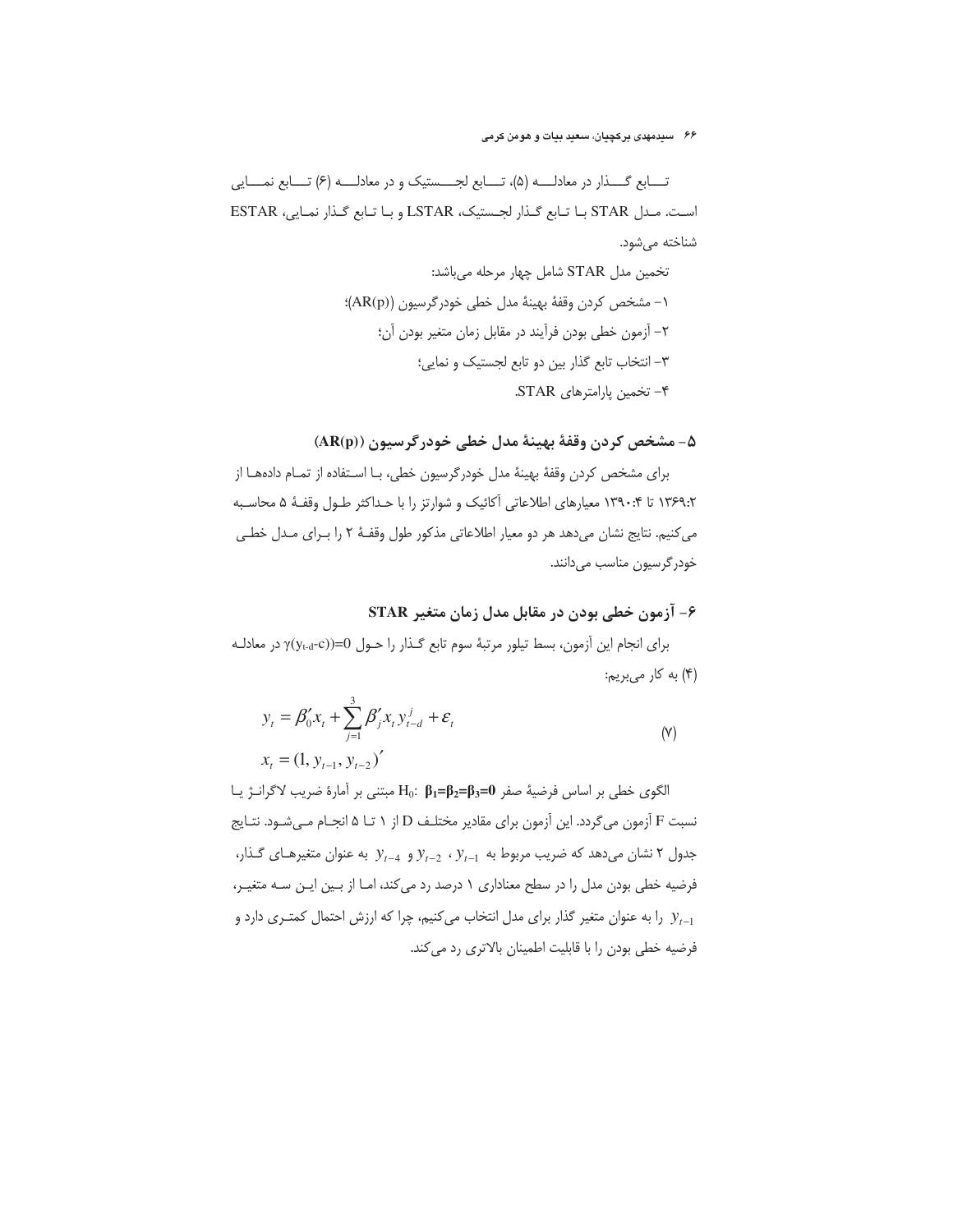| D | آماره آزمون (F)   | P-Value       |
|---|-------------------|---------------|
|   | $V/\gamma\Lambda$ | $\cdot/\cdot$ |
| ۲ | $\tau/\tau$ ۶     | $\cdot/\cdot$ |
| ٣ | $1/\zeta$         | $\cdot$ /۲۹   |
| ۴ | $\frac{8}{2}$     | $\cdot/\cdot$ |
| ۵ | $\cdot$ /۴۲       | $\cdot$ /95   |

جدول (٢): نتايج آزمون خطي بودن مدل در مقابل مدل STAR

توضیحات: در این جدول D پارامتر تأخیر می باشد و برای انجام آزمون خطبی بـودن مــدل از دادههای تورم فصلی از ۱۳۶۹:۲ تــا ۱۳۹۰:۴ اسـتفاده شــده اسـت. تعـداد وقفــههــای مــدل خودرگرسیون ۲ میباشد.

۷- انتخاب تابع گذار بین دو تابع لجستیک و نمایی

پس از اینکه فرضیه خطی بودن مدل رد شد و متغیر گذار نیـز انتخـاب گردیـد، گـام بعـدی انتخاب نوع تابع گذار می باشد. در مدل STAR، هیچ تئوری صریحی در زمینهٔ انتخـاب تـابع گـذار وجود ندارد. بنابراین انتخاب نوع تابع گذار از میان دو تابع لجستیک و نمایی باید بر اساس دادهها و آزمون های آماری انجام شود. برای این منظور آزمون های زیر را برای معادله (۷) انجام میدهیم:  $H_{01}$ :  $\beta_2 = 0$  $H_{02}$ :  $\beta_2 = 0 | \beta_3 = 0$  $H_{03}$ :  $\beta_1 = 0$   $[\beta_2 = \beta_3] = 0$  $H_{_{01}}$  اگر فرضیه  $H_{_{02}}$  رد و دو فرضیهٔ دیگر رد نشود، تابع گذار نمایی و اگر فرضیههای

یا  $H_{03}$  رد شود، تابع گذار لجستیک به عنوان تابع گذار برای مدل STAR انتخـاب مـی شـود. علاوه بر این اگر هر سه فرضیه رد شوند، با توجه به ارزش احتمال، قویترین رد فرضیه صفر را در نظر می گیریم. مطابق این قاعده اگـر فرضـیهٔ  $H_{02}$  بـه قـویتـرین شـکل رد شـود، مـدل ESTAR میباشد و در غیر این صورت مدل LSTAR انتخاب میشود. نتایج جـدول ۳ نـشان می دهد که در سطح اطمینان ۱۰ درصد همه فرضیهها رد می شوند و قوی ترین رد فرضیه مربوط به  $H_{02}$  میباشد. به سادگی میتوان نشان داد که در بسط تیلور مرتبـهٔ سـوم تـابع لجـستیک، ضريب  $\beta_2$  صفر مي باشد، بنابراين نتايج آزمونها نشان مي دهد كه بسط تيلور تـابع گـذار نبايـد ضریب  $\,\,\beta_2\,\,$  را داشته باشد و به عبارتی تابع گذار نمی تواند از نوع لجستیک باشد. بنابراین مـدل زمان متغير انتخاب شده ESTAR مي باشد.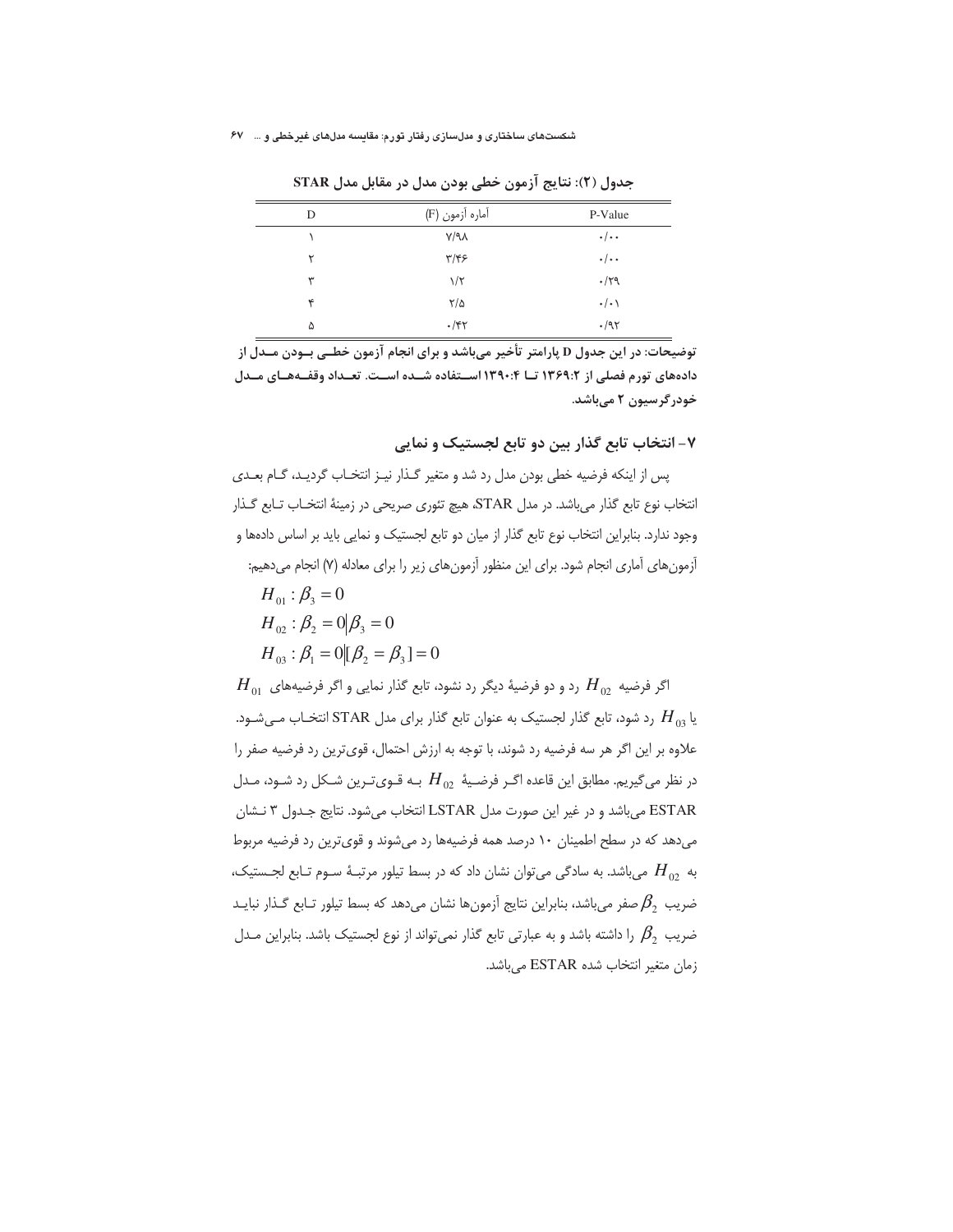| فرضيه    | آماره آزمون (F)     | P-Value       |
|----------|---------------------|---------------|
| $H_{01}$ | $\frac{1.84}{1.20}$ | $\cdot/\cdot$ |
| $H_{02}$ | $\cdot$ /98         | $\cdot/\cdot$ |
| $H_{03}$ | $Y/\Lambda Y$       | .   . 5       |

جدول (٣): نتايج آزمون انتخاب تابع گذار نمايي يا لجستيک براي مدل STAR

 $H_{\alpha}$ : توضـــيحات: ايـــــن جــــدول نتــــايج آزمــــون هـــاي  $\beta_{\alpha} = 0$  ،  $H_{\alpha}$  :  $\beta_{\alpha} = 0$  و را برای معادله  $\beta_i=\beta'_0$   $\gamma_i=\beta'_0$   $\gamma_i+\sum_{l=0}^3\beta'_j$   $\gamma_i$   $\gamma_{i-d}^j+\varepsilon_i$   $\gamma_i$   $\beta_0:\beta_1=0$   $\beta_2=\beta_3=0$ گذار نشان میدهد. در این معادله  $(x_{i-1}, y_{i-2}, y_{i-1}, y_{i-1})$  میباشد.

## ٨- تخمين پارامترهاي STAR

تا این مرحله مشخص شد که نوع تابع گذار، نمایی می باشد. اکنون باید پارامترهـای مـدل تخمین زده شود. مدل ESTAR را می توان با روش حداقل مربعات غیرخطـی (NLS) تخمـین زد، ولی به دلیل بالا رفتن تعداد پارامترها تخمین NLS با مشکلات محاسباتی مواجه می شود. لیبورن و همکاران` (۱۹۹۸) روشی را برای غلبه بر این مشکل پیشنهاد دادهاند. در ایـن روش دو پارامتر c و γ در مدل (۴) ثابت در نظر گرفته میشود و مـدل بـه یـک مـدل خطـی نـسبت بـه ضرایب  $\theta_1$ و  $\theta_2$  تبدیل میشـود کـه ایـن ضـرایب بـه روش OLS قابـل بـرآورد مـیباشـند. تراسویرتا (۱۹۹۴) پیشنهاد می کند که مقدار c درصدی از  $y_{t-d}$  و  $\gamma$ بین ۱ تا ۲۰۰ انتخاب شود. مقادیری از c و γ انتخاب میشوند که مجموع مجذور باقیماندهٔ مدل را حداقل سازد. مـا در ایـن مطالعه مقدار c را بین مینیمم و ماکزیمم  $y_{t-d}$  با گام یک دههزارم انتخـاب نمـودهایـم. نتـایج تخمین مدل با استفاده از تمام مشاهدات به صورت زیر است:

$$
y_{t} = 0.0131 + 0.8582 y_{t-1} - 0.1876 y_{t-2}
$$
  
+ [-9.7683 - 385.5149 y\_{t-1} + 647.8728 y\_{t-2}].(1  
- exp(-1(y\_{t-1} - 0.0371)<sup>2</sup>)

## ۹– پیش بینے, یا مدل STAR

پیش بینی یک گـام بـه جلـوی مـدل;مـان متغیـر STAR بـه سـادگی ماننـد مـدلهـای خطی انجام می شود، اما پیش بینے هـای چنـد گـام بـه جلـو بـا اسـتفاده از روش هـای عـددی

1. Leybourne et al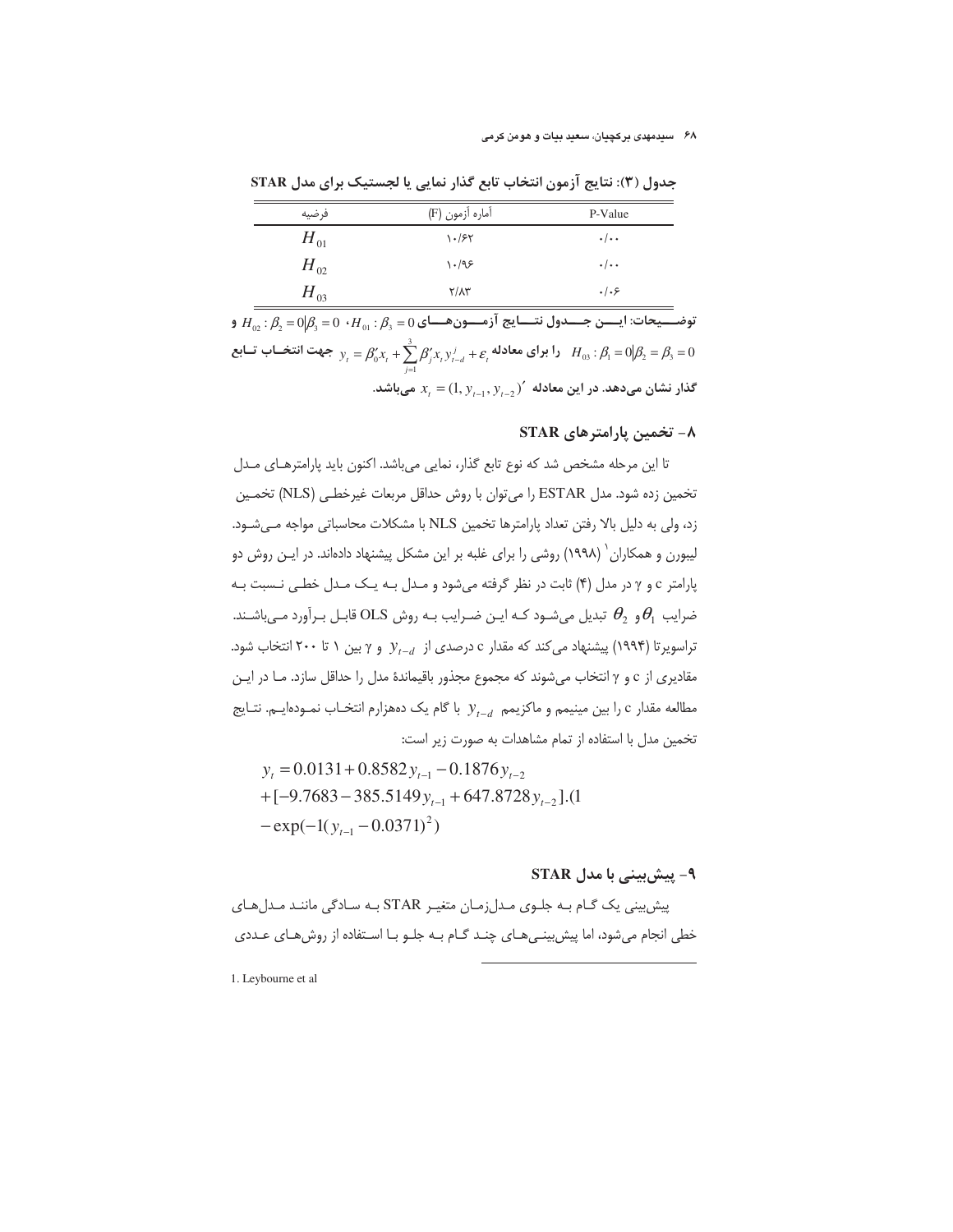قابل انجام میباشد. برای توفیح، شکل بستهٔ مدل (۴) را در نظر میگیریم:  
\n
$$
y_{t} = g(z_{t-1}; \theta) + \varepsilon_{t}
$$
\n
$$
\varepsilon_{t} \sim i.i.d.(0, \sigma^{2})
$$
\n(A)  
\n
$$
z_{t-1} = (1, y_{t-1}, y_{t-2})
$$
\n
$$
y_{(t+1|t)} = E(y_{t+1}|z_{t}) = g(z_{t}; \theta)
$$
\n\n
$$
y_{(t+1|t)} = E(y_{t+1}|z_{t}) = g(z_{t}; \theta)
$$

بنابراين:

$$
y_{(t+2|t)} = E(y_{t+2}|z_t) = E(g(g(z_t;\theta) + \varepsilon_{t+1};\theta))
$$
  
= 
$$
\int g(g(z_t;\theta) + \varepsilon_{t+1};\theta) dF(\varepsilon)
$$
 (9)

 $\mathcal{E}_{t+1}$  که در رابطه (۹)،  $F(\mathcal{E})$  تابع توزیع تجمعی  $\mathcal{E}_t$  میباشد. به ســادگی مــیتـوان از صرف نظر و از رابطهٔ زیر برای پیش بینی دو گام به جلو استفاده کرد:

 $y_{(t+2|t)}^S = g(z_{(t+1|t)}, \theta)$ 

 $E(g(.)) \neq g(E(.))$ 

این نوع پیش بینی را تانگ (۱۹۹۰)، «پیش بینی اسکلتی»` نامید. اگر چه از ایـن روش بـه سادگی می توان استفاد نمود، اما این پیش بینی اریب است و احتمالاً کاهش کارایی را در پی دارد .(Terasvirta, 2006)

از طرفي انتگرال گيري عددي رابطهٔ (٩) خصوصاً با بالا رفتن افق پيش بيني بسيار وقتگير و دشوار می شود، اما از روش های شبیه سازی مونت کارلو و یا بوت - استرپ می توان بـه جـای انتگرال *گ*یری استفاده کرد. گرنجر و تراسویرتا<sup>۲</sup> (۱۹۹۳) انتگرال گیری عـددی از رابطـهٔ (۹) را در مقابل دو روش دیگر که به عنوان تقریبی از رابطهٔ (۹) در نظر گرفتـه مـیشـوند، روش دقیـق پیشبینی مینامند.

در روش شبیهسازی مونت کارلو باید یک فرض توزیعی در مورد  $\mathcal{E}_t$ در نظر گرفته شود. بـا بیرون کشیدن نمونههای N تایی  $\mathcal{E}_{t+1}$ مستقل از هم از توزیع  $\mathcal{E}_{t}$ ، پیش بینی دو گام به جلـوی مونت كارلو به صورت زير محاسبه مى شود:

1. skeleton forecast

#### 2. Granger and Terasvirta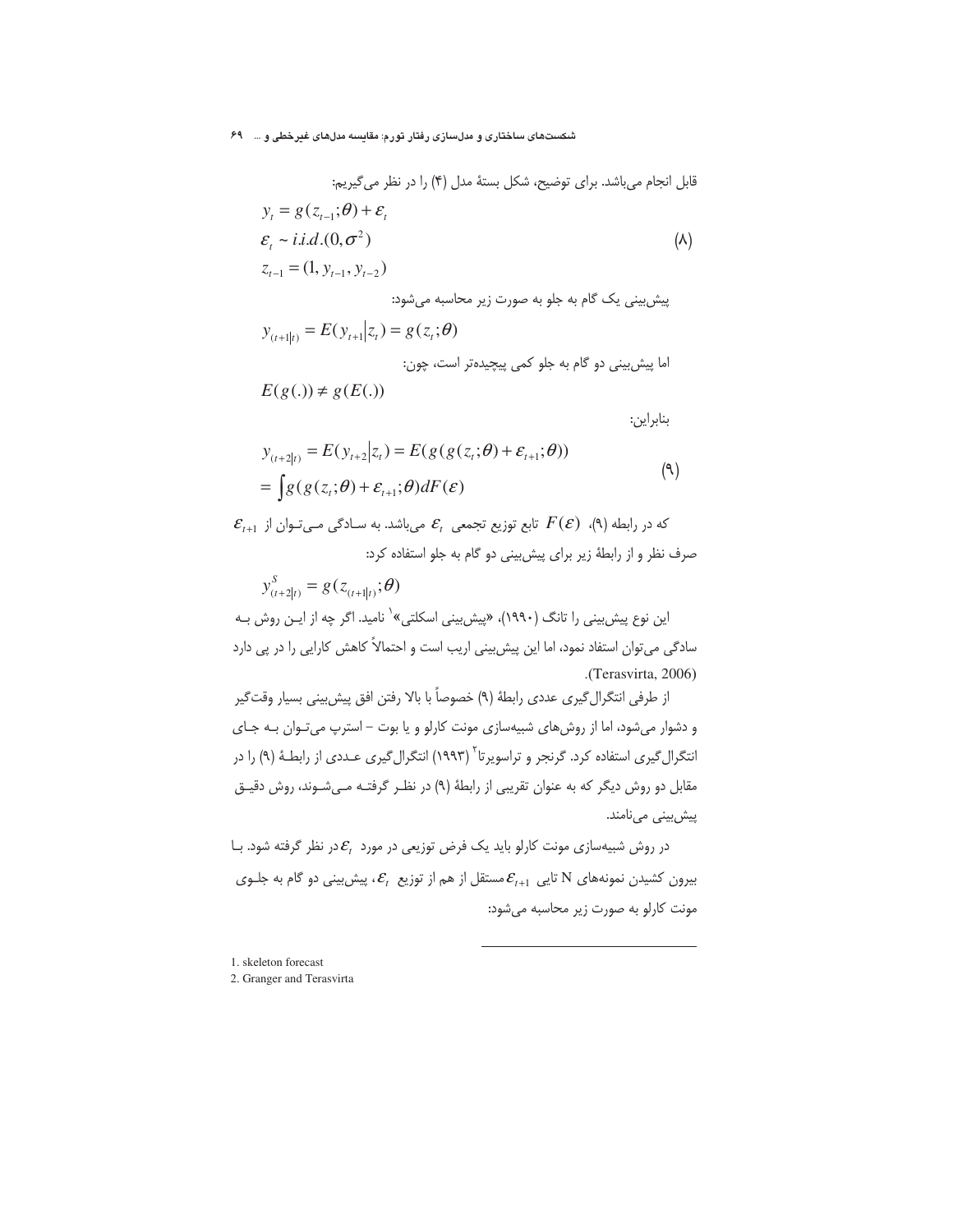$$
y_{_{(t+2|t)}}^{_{MC}} = (\frac{1}{N}) \sum_{i=1}^{N} [g(z_{_{(t+1|t)}}] + \varepsilon_{_{t+1}}^{i}; \theta)
$$

این روش پیش بینی نااریبی از  $y_{t+2}$  ارائه میکند. در روش بوت – استرپ، بدون اعمـال هیچ فرض توزیعی در مورد  $\mathcal{E}_t$ ، نمونههای N تایی مستقل از هم از  $\mathcal{E}_t$ با جایگزینی بـه عنـوان بیرون کشیده میشود. پیش بینی حاصل به شکل زیر است:  $\hat{\mathcal{E}}_{t+1}$ 

$$
y_{(t+2|t)}^{B} = (\frac{1}{N}) \sum_{i=1}^{N} [g(z_{(t+1|t)}] + \hat{\varepsilon}_{t+1}^{(i)}; \theta)
$$

این روش نسبت به واریانس ناهمسانی غیرشرطی فرآیند جزء خطا پایدار است.

این دو روش به همین ترتیب برای پیش بینیهای چند گام به جلو نیز قابـل تعمـیم اسـت. در پیش بینی های h گام به جلو، h>1، مجموعههای جزء خطای  $\{\mathcal{E}_{t+1},...,\mathcal{E}_{t+h-1}\}$  بـه روش شبیهسازی و یا بوت – استرپ بیرون کشیده میشوند و از آنها برای پیش بینی استفاده می شود. در این مطالعه برای پیش بینی گامهای دوم تا چهارم از روش بوت – استرپ استفاده مـی کنـیم، چون همان طور که گفته شد در این روش هیچ فرضی در مورد توزیع جزء خطا اعمال نمیشود. جدول ۴ مدلهای پیش بینی گامهای اول تا چهارم را براساس مدل برآورد شده نشان میدهد.

# جدول (۴): مدل ESTAR و پیش بینیهای گام اول تا چهارم

| افق پیشبین <i>ی</i> | مدا ,                                                                                                                                                     |
|---------------------|-----------------------------------------------------------------------------------------------------------------------------------------------------------|
|                     | $y_t = \theta_{10} + \theta_{11} y_{t-1} + \theta_{12} y_t + (\theta_{20} + \theta_{21} y_{t-1} + \theta_{21} y_{t-2}).$                                  |
|                     | $(1 - \exp(-\gamma(y_{t-1} - c)^2)) + \varepsilon$                                                                                                        |
| $h=1$               | $\hat{y}_{t+1} = \theta_{10} + \theta_{11} y_t + \theta_{12} y_{t-1} + (\theta_{20} + \theta_{21} y_t + \theta_{21} y_{t-1}).$                            |
|                     | $(1 - \exp(-\gamma(y_t - c)^2))$                                                                                                                          |
| $h=2$               | $\hat{y}_{t+2} = \theta_{10} + \theta_{11} \hat{y}_{t+1} + \theta_{12} y_t + (\theta_{20} + \theta_{21} [(\hat{y})]_{t+1} + \varepsilon_{t+1})$           |
|                     | + $\theta_{21}y_t$ ).(1 – exp(- $\gamma(\hat{y}_{t+1} + \varepsilon_{t+1} - c)^2$ ))                                                                      |
| $h=3$               | $\hat{y}_{t+3} = \theta_{10} + \theta_{11} \hat{y}_{t+2} + \theta_{12} \hat{y}_{t+1} + (\theta_{20} + \theta_{21} [(\hat{y})]_{t+2} + \varepsilon_{t+2})$ |
|                     | + $\theta_{21}[(\hat{y})]_{t+1} + \varepsilon_{t+1})$ ).(1 – exp(- $\gamma(\hat{y}_{t+2} + \varepsilon_{t+2} - c)^2$ ))                                   |
| $h=4$               | $\hat{y}_{t+4} = \theta_{10} + \theta_{11} \hat{y}_{t+3} + \theta_{12} \hat{y}_{t+2} + (\theta_{20} + \theta_{21} [(\hat{y})]_{t+3} + \varepsilon_{t+3})$ |
|                     | + $\theta_{21}[(\hat{y})]_{t+2} + \varepsilon_{t+2}$ )).(1 – exp(- $\gamma(\hat{y}_{t+3} + \varepsilon_{t+3} - c)^2$ ))                                   |

توضیحات: این جدول میانگین شرطی مدل ESTAR را در افقهای پیش بینی ۱ تا ۴ گام به جلو نشان میدهد.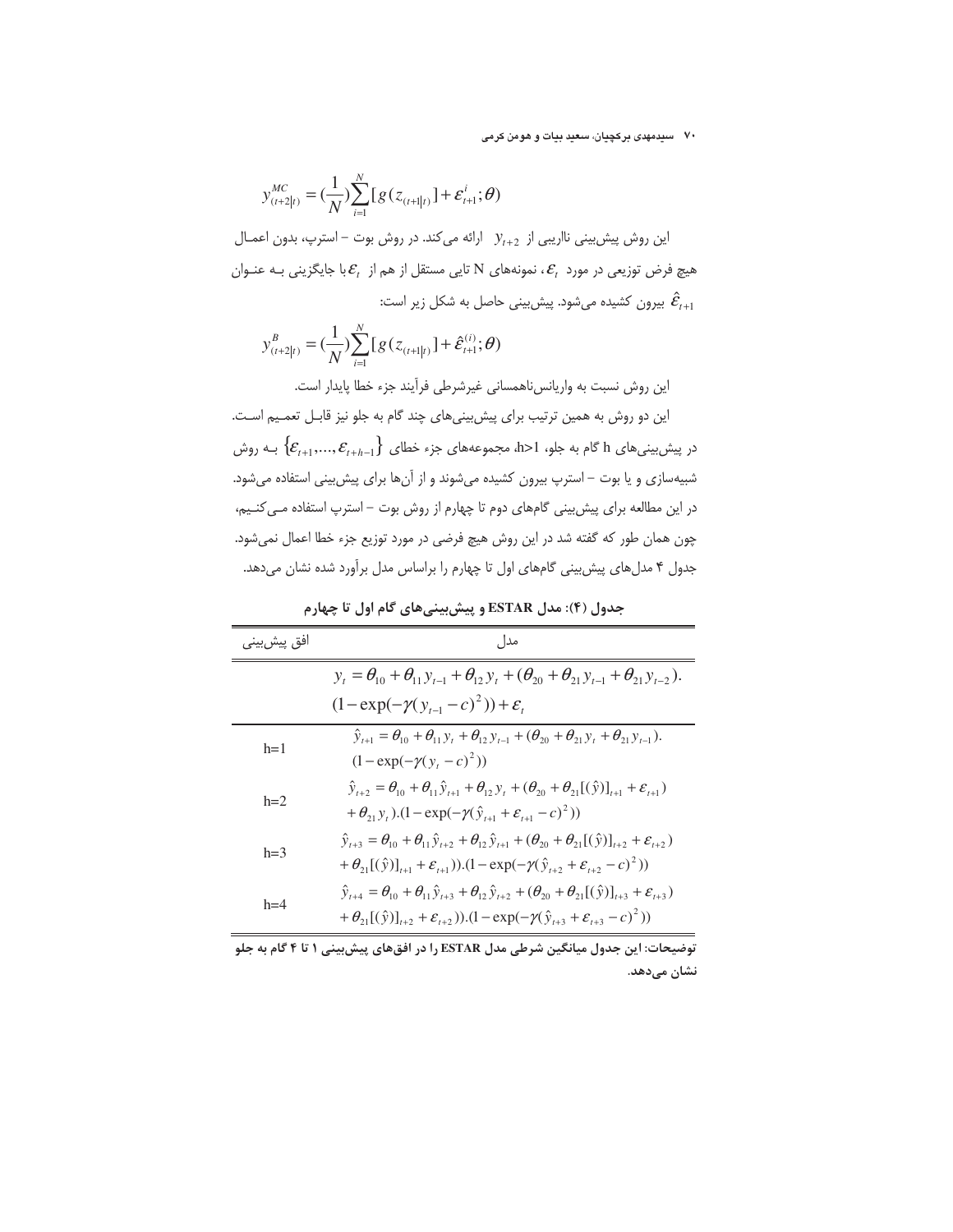شکستهای ساختاری و مدلسازی رفتار تورم: مقایسه مدلهای غیرخطی و … ۷۱

١٠- ارائه نتايج

جدول ۵ عملکرد نسبی مدل غیرخطی TAR و مدل های با پارامتر زمان متغیر TVPAR و STAR را نسبت به مدل پایه خودرگرسیون نشان میدهد. نتـایج جـدول نـشان مـیدهـد کـه عملکرد مدل TVPAR در تمام افق های پیش بینی نسبت به مـدل پایـه خودرگرسـیون انـدکی بهتر است. ولي عملكرد مدل پايه خودرگرسيون نسبت به مـدلهـاي TAR و STAR در تمـام افق های پیش بینی بهتر است. این نتیجه با یافته کاپتانیوس و همکاران (۲۰۰۷) همخوان است، چون ایشان تأکید میکنند که حتی اگر شواهد کافی مبنی بر مناسب بودن مدلسازی غیرخطی فرآیند وجود داشته باشد، باز هم به طور صریح نمیٍ توان گفت چنین مـدلی بـرای پـیش بینـی از دقت بالاتری برخوردار است. بنابراین هر چند ممکن است مدلسازی غیرخطی و زمـان متغیـر نرخ تورم ایران بتواند به توضیح رفتار این متغیر کمک کند، اما کمکی به پیش بینی برون نمونهای آن نخواهد کرد.

جدول (۵): عملکرد نسبی مدلغیرخطی TAR و مدلهای با پارامتر زمان متغیر TVPAR و STAR نسبت به مدل یایه

| RMSFE نسبى             |                     |                           |               |                                |
|------------------------|---------------------|---------------------------|---------------|--------------------------------|
| چهار گام به جلو        | سه گام به جلو       | دو گام به جلو             | یک گام به جلو | افق پیشبین <i>ی</i>            |
|                        |                     |                           |               | مدل غيرخطي                     |
| $\sqrt{\cdot \lambda}$ | $\frac{1}{2}$       | $\frac{1}{1}$             | $1/\sqrt{2}$  | <b>TAR</b>                     |
|                        |                     |                           |               | مدل با پارامترهای<br>زمانمتغير |
| .199                   | .199                | .199                      | .199          | <b>TVPAR</b>                   |
| $\sqrt{v}$ . ***       | $1/\Delta \cdot$ ** | $1/\Upsilon\Upsilon^{**}$ | 1/19          | <b>STAR</b>                    |

توضیحات: در این جدول مدل خودرگرسیون تکرارشونده با معیار انتخــاب وقفــه شــوار تز بــه عنوان مدل پایه در نظر گرفته شده و عملکرد دقت پیشبینی مدل TAR ،TVPAR و STAR بر اساس معیار RMSFE نسبی گزارش شده است. هر گاه RMSFE نسبی کوچک تر از یک باشـد، نشان میدهد که مدل مورد نظر نسبت به مدل پایه عملکرد بهتری در پیش بینی تورم داشــته است. دوره تخمین فصل دوم ۱۳۶۹ تا فصل چهارم ۱۳۸۶ و دوره پیش بینی فصل اول ۱۳۸۷ تا فصل چهارم ۱۳۹۰ میباشد. علامت \*\*\*\* و \*\*\* به ترتیب معناداری در سطح ۱، ۵ و ۱۰ درصد را نشان میدهند. آزمون دیبلد – ماریانو تعمیمیافته (دیبلد و ماریانو ۱۹۹۵) به منظور بررســی معناداری RMSFE نسبی مورد استفاده قرار گرفته است.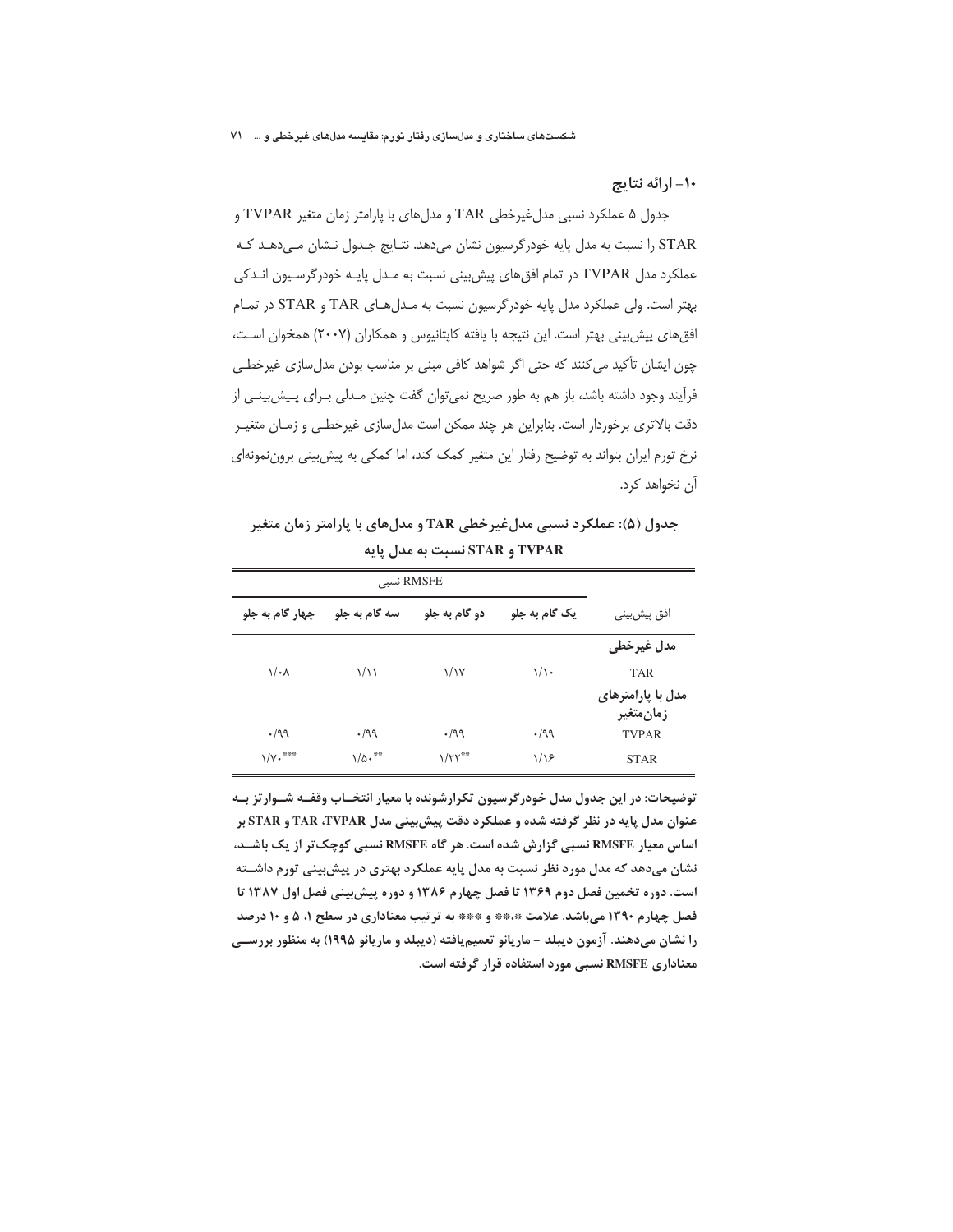## نتىجەگىرى

یکی از وجوه مهم پویاییهای رفتار تورم در اقتصاد ایران که کمتر مورد توجه قـرار گرفتـه وجود یا عدم وجود شکستهای ساختاری در سری زمانی تورم و در صورت وجـود، پـافتن مـدل مناسب برای لحاظ اثرات شکست در سری زمانی این متغیر است. در ایـن مطالعـه در ابتـدا بـه بررسی وجود شکستهای ساختاری در سری زمانی تورم پرداختیم. نتـایج نـشان داد کـه سـری زمانی تورم در ایران دارای شکست ساختاری است و بنابراین ممکن است مدل سـازی خطـی بـا یارامترهای ثابت برای توضیح رفتار یا پیش بینی این متغیر مناسب نباشد.

نتايج مربوط به بررسي رفتار غيرخطي و زمان متغير نرخ تـورم ايـران بـا اسـتفاده از مـدل غیرخطی TAR و مدل های زمان متغیر TVPAR و STAR نشان داد کـه رفتـار تـورم را مدلهای با پارامترهای زمان متغیر بهتر توضیح مے دهنـد تـا مـدلهـای غیرخطـی. همچنـین عملکرد بروننمونهای مدل های STAR ،TAR و TVPAR در پیش بینی نرخ تورم ایران مورد بررسی قرار گرفت. نتایج به دست آمده نشان داد که عملکرد مدل TVPAR در تمام افتق های پیش بینی نسبت به مدل پایه خودرگرسیون اندکی بهتر است هر چند این عملکرد بهتر به لحـاظ آماری معنادار نیست. ولی عملکرد مدل های TAR و STAR در تمام افق های پیش بینی نـسبت به مدل پایه ضعیفتر است. بنابراین اگر چه مدلسازی غیرخطی و زمان متغیر نرخ تـورم ایـران می تواند به توضیح رفتار این متغیر کمک کند، اما بهبود قابل تـوجهی در پـیش بینـی ایـن متغیـر ایجاد نخواهد کرد.

## منابع

## الف- فارسے

- ١. بركچيان، سيد. مهدى؛ كرمى، هومن؛ بيات، سعيد؛ «پيش بينسى تورم ايسران به روش مسدل **خودرگرسیون برداری تفاضلی»**، مقاله در حال انجام، ۱۳۹۱.
- ۲. د بهبودی، داود؛ شیبانی، امینه؛ کماسی، مهـدی؛ **مدلِ سازی و پیش بینی نرخ تـورم در اقتـصاد** ایران (بررسی مقایسهای قدرت پیش بینی شبکههای عصبی - مـصنوعی المـان و پــس انتشار خطا)، چهارمین کنفرانس ملی تحلیل پوششی دادهها، ۱۳۹۱.
- ۳. مشیری، سعید؛ «پ**یشبینی تورم ایران با استفاده از مدل های ساختاری، سری های زمانی و شبکههای عصبی»**، مجله تحقیقات اقتصادی، ۱۳۸۰، شماره ۵۸.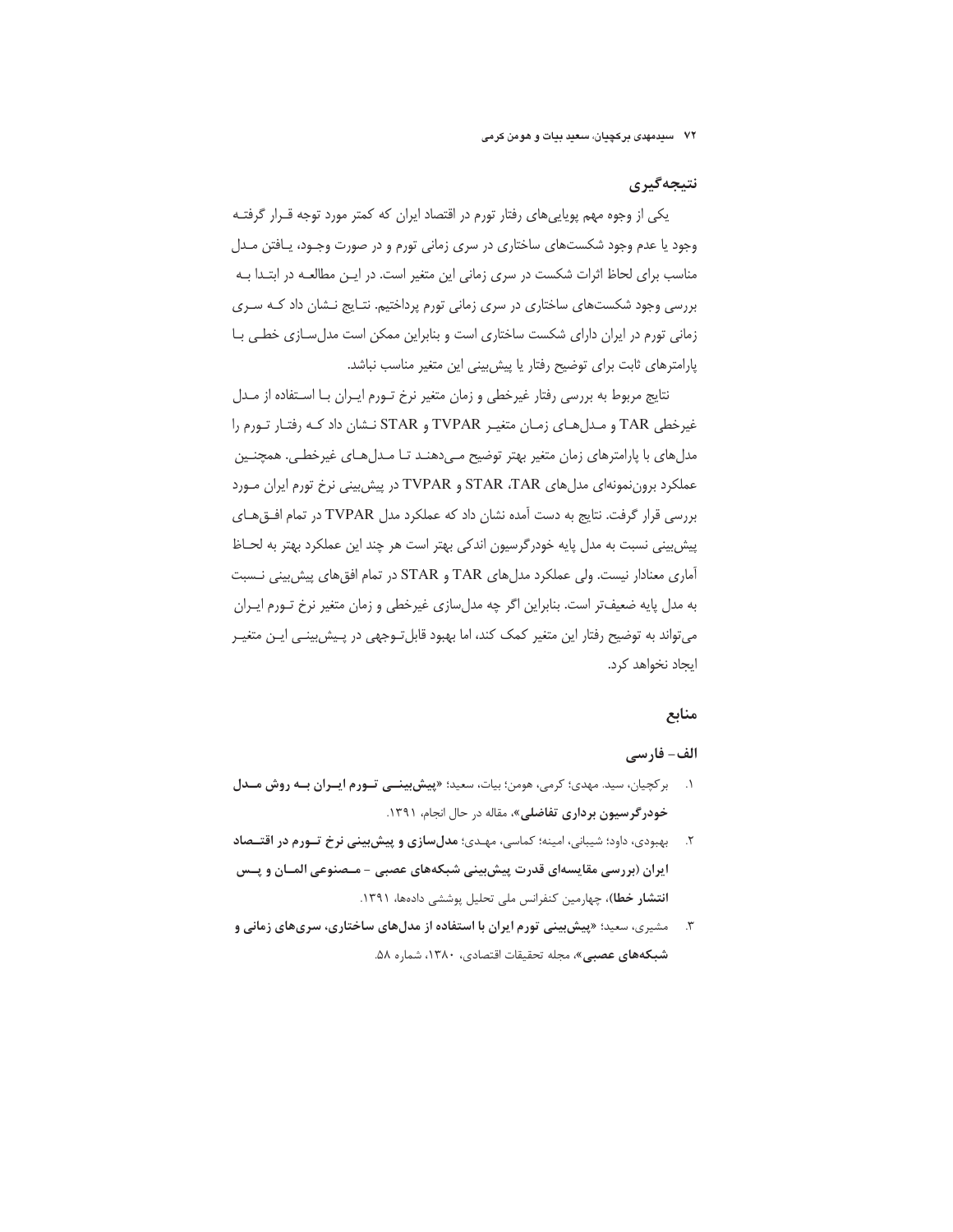شکستهای ساختاری و مدلسازی رفتار تورم: مقایسه مدلهای غیرخطی و … ۷۳

ب- لاتين

- 4. Amisano, G; Serati, M; 2007, "**BVAR Models and Forecasting: A Quarterly Model for the EMU-11**", Statistica
- 5. Bos, C. S; Franses. P. H and Ooms. M; 1999, "**Long Memory and Level Shifts: Reanalyzing Inflation Rates**", Empirical Economics 24 .
- 6. Chow, Gregory C; 1960, "**Tests of equality between sets of coefficients in two linear regressions**", Econometrica: Journal of the Econometric Society 28 .
- 7. Clements, M. P; Hendry. D. F; 1999, *Forecasting Non-stationary Economic Time Series*, Cambridge: MIT Press.
- 8. Coakley, J., Fuertes. A. M; 1998, "**TAR Models of European Real Exchange Rates**", Manuscript.
- 9. Diebold, F. X; Kilian. L; 2000, "**Unit Root Tests are Useful for Selecting Forecasting Models**", Journal of Business and Economic Statistics 18.
- 10. Diebold, F; Mariano. R; 1995, "**Comparing Predictive Accuracy**", Journal of Business and Economic Statistics 13.
- 11. Evans, G. W., Honkapohja. S; and Marimon. R; 1996, "**Convergence in money Inflation Models with Heterogeneous Learning Rules**", Center for Economic Policy Research, 1310.
- 12. Granger, C. W. J; Terasvirta. T; 1993, *Modeling Nonlinear Economic Relationships*, Oxford: Oxford University Press.
- 13. Hansen, B; 1996, "**Inference When a Nuisance Parameter is not Identified under the Null Hypotheis**", Econometrica 64.
- 14. Heidari, H; Parvin. S; 2008, "**Modeling and forecasting Iranian Inflation with Time Varying BVAR Models**", Iranian Journal of Economic Research 36.
- 15. Hyung, N; Franses. P. H; 2006, "**Structural Break and Long Memory in US Inflation Rates: Do They Matter for Forecasting?**", Research in international Business and finance 20.
- 16. Kapetanios, G; Tzavalis, E; 2004, "**Modeling Structural Breaks**", Unpublished.
- 17. Kapetanios, G; Labhard. V; Price, S; 2007, "**Forecast Combination and the Bank of England's Suite of Statistical Forecasting Models**", Bank of England Working Paper 323.
- 18. Leybourne, S; Newbold. P; Vougas. D; 1998, "**Unit Roots and Smooth Transitions**", Journal of Time Series Analysis 19.
- 19. Marcelino, M; 2002, "**Instability and Nonlinearity in the EMU**", Bocconi: manuscript, IEP-U.